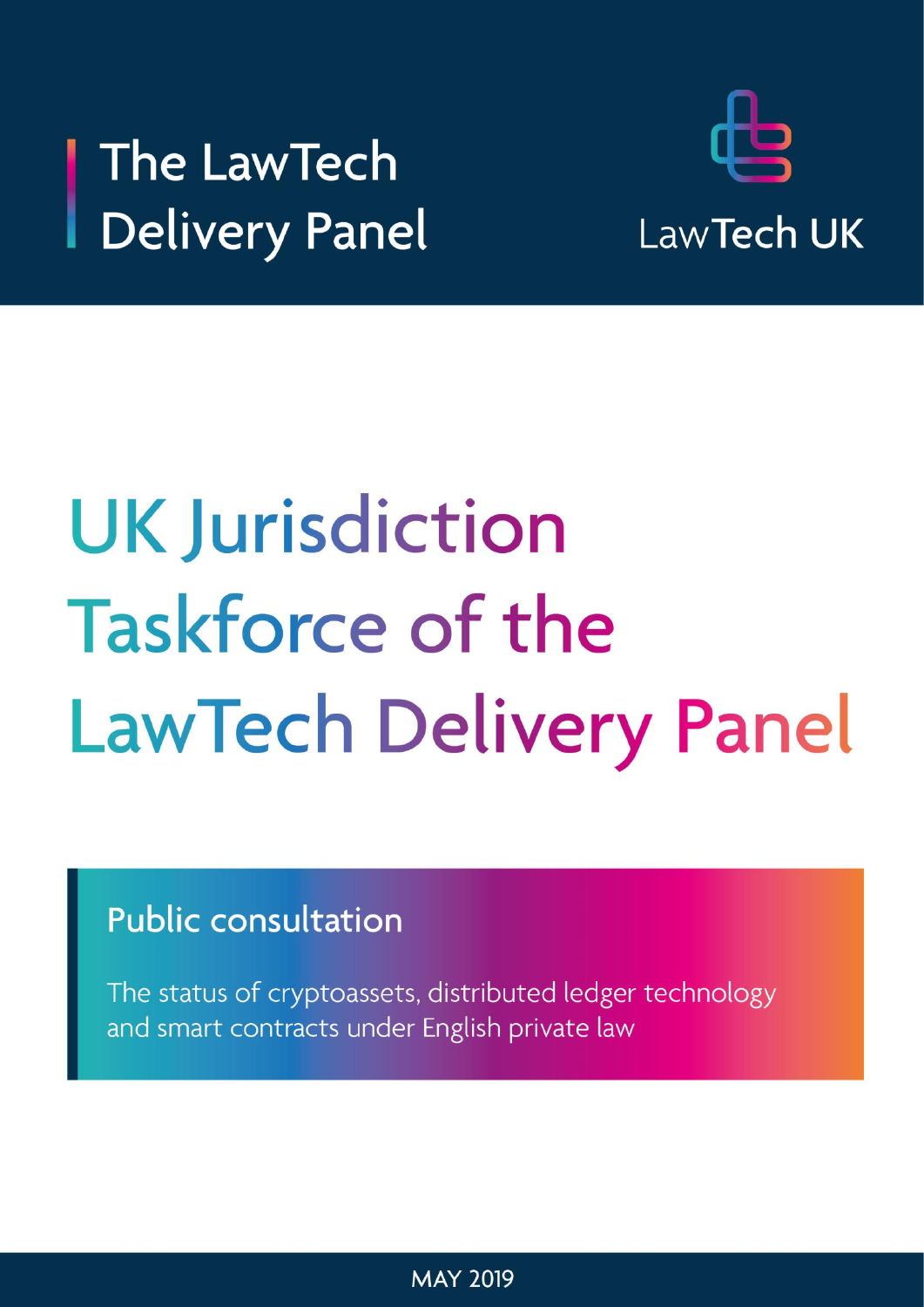# <span id="page-1-0"></span>**Foreword**

# **by Sir Geoffrey Vos, Chancellor of the High Court**

Smart contracts will only finally take off when market participants and investors have confidence in them.

Mainstream investors still need to be convinced that their legal rights can be protected when they trade in cryptoassets and enter into smart contracts.

The UK Jurisdiction Taskforce (the "**UKJT**") of the LawTech Delivery Panel believes that perceived legal uncertainty is the reason for some lack of confidence. For that reason, the UKJT has launched this public consultation to identify the key legal questions that need to be answered. The answers to those legal questions will provide a dependable foundation for the mainstream utilisation of cryptoassets and smart legal contracts.

Parts of the technology sector have suggested that contracts written in code have no need for legal superstructure. The UKJT believes that investor confidence would grow significantly if it were clear that cryptoassets were property in English law, that they could be the subject of a security interest and that smart legal contracts give rise to binding legal obligations.

Once the consultation has closed and the results have been analysed, the UKJT will publish a legal statement in late summer providing the best possible answers to the critical legal questions under English law. It will then be possible to see whether any legislative change is necessary or appropriate.

We hope that many people in the technological and legal sectors will find time to participate in this consultation.

\*\*\*\*

The UKJT brings together the Judiciary, the Law Commission of England and Wales and technology and legal professionals. The Financial Conduct Authority assisted as a technical advisor. The UKJT's members are:

Sir Geoffrey Vos (Chancellor of the High Court and Chair of the UKJT) Lawrence Akka QC (20 Essex Street) Richard Hay (Linklaters LLP) Peter Hunn (Accord Project) Mary Kyle (City of London Corporation) Sir Antony Zacaroli (Justice of the High Court)

Observer:

Sir Nicholas Green (Chair of the Law Commission of England and Wales)

Technical advisor to UKJT:

Christopher Woolard (Financial Conduct Authority)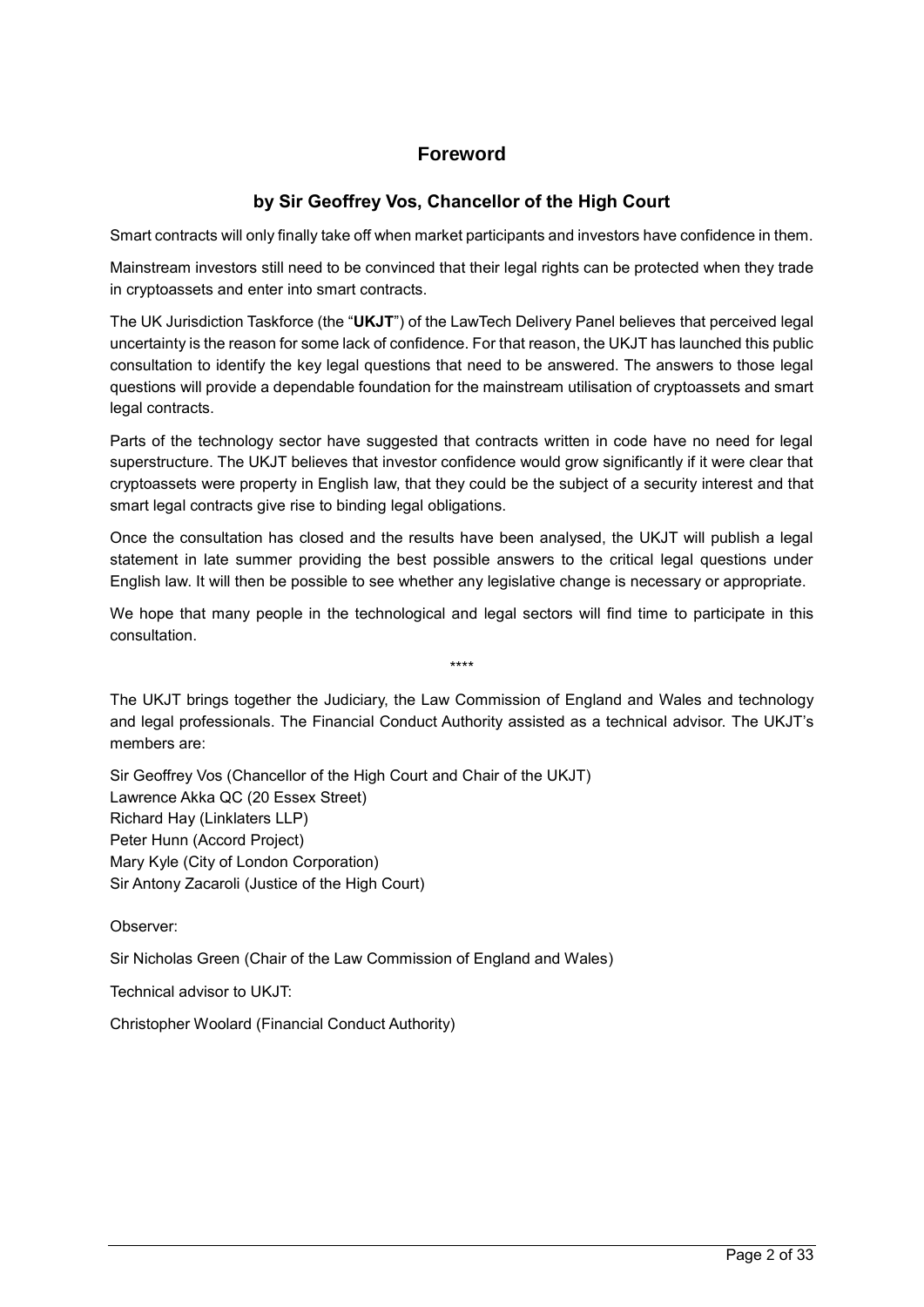# **Contents**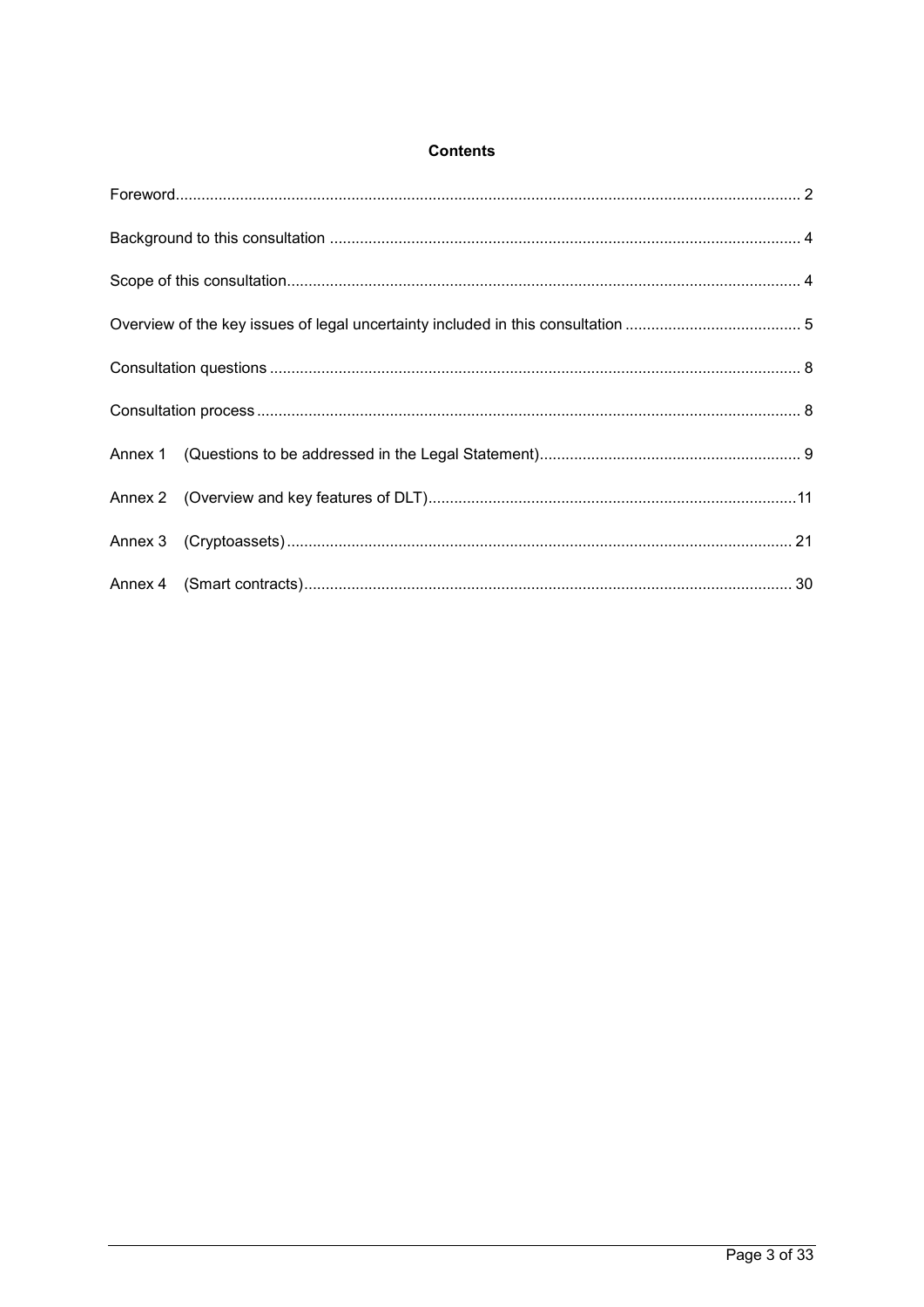# **Consultation on the status of cryptoassets, distributed ledger technology and smart contracts under English private law<sup>1</sup>**

# **1 Background to this consultation**

<span id="page-3-0"></span>The development of distributed ledger technology ("**DLT**"), cryptoassets, smart contracts and associated technologies has far-reaching implications for financial markets, both domestically and internationally.

Nevertheless, the experience of market participants at present suggests that a lack of certainty regarding the legal status of cryptoassets, DLT and smart contracts could be hampering this development. 2

This uncertainty does not solely arise in the context of English law and the jurisdiction of England and Wales.<sup>3</sup> However, creating a measure of confidence in these issues would increase confidence in the use of cryptoassets, DLT and smart contracts and bolster the use of English law and the jurisdiction of England and Wales in transactions concerning cryptoassets, as well as in smart contracts more generally.

English law, as a well-developed flexible common law system, has the ability to provide the certainty and predictability that the commercial community demands, and is well able to adapt to deal with fast-changing technologies. Consequently, English law and the jurisdiction of England and Wales are well-positioned to provide the legal foundation for the development of these technologies.

# **2 Scope of this consultation**

l

<span id="page-3-1"></span>The LawTech Delivery Panel ("**LTDP**") was established by the UK Government, the Judiciary and the Law Society of England and Wales and has as its overarching objective the promotion of the use of technology in the UK's legal sector. <sup>4</sup> The UKJT is one of six taskforces established by the LTDP for the purposes of achieving this objective.<sup>5</sup>

<sup>2</sup> For example, respondents to the Financial Conduct Authority's April 2017 "Discussion Paper on distributed ledger technology" were particularly interested in the use of DLT in the capital markets sector, in particular, underpinning market trading infrastructure, including the use of smart contracts. However, respondents said that, before they would consider using those solutions at scale, they would have to be clearer on issues such as the legal status of cryptoassets and the enforceability of smart contracts. The Discussion Paper is accessible here: <https://www.fca.org.uk/publication/discussion/dp17-03.pdf> (Accessed May 2019). See also paragraph 1.16 of the FCA's Feedback Statement published in December 2017, accessible here[: https://www.fca.org.uk/publication/feedback/fs17-04.pdf](https://www.fca.org.uk/publication/feedback/fs17-04.pdf) (Accessed May 2019).

<sup>1</sup> In this consultation paper, references to "English law" should be read as references to the law of England and Wales.

<sup>3</sup> For example, we note that the European Union Blockchain Observatory Forum (in a report entitled "Scalability, Interoperability and Sustainability of Blockchains", published 6 March 2019) sets out in a list of recommendations the need to resolve the tensions between "GDPR and blockchain, the legal fiscal and accounting status of crypto assets, and the legal status of smart contracts, among others". The report is accessible here: [https://www.eublockchainforum.eu/sites/default/files/reports/report\\_scalaibility\\_06\\_03\\_2019.pdf](https://www.eublockchainforum.eu/sites/default/files/reports/report_scalaibility_06_03_2019.pdf) (Accessed May 2019).

<sup>4</sup> For further background on the LTDP, please see: [https://www.lawsociety.org.uk/policy-campaigns/articles/lawtech-delivery](https://www.lawsociety.org.uk/policy-campaigns/articles/lawtech-delivery-panel/)[panel/](https://www.lawsociety.org.uk/policy-campaigns/articles/lawtech-delivery-panel/) (Accessed May 2019).

<sup>5</sup> LTDP taskforces have been established in the following areas: Ethics, Commercial Dispute Resolution, Investment, Education, Regulation, and UK Jurisdiction (i.e. the UKJT).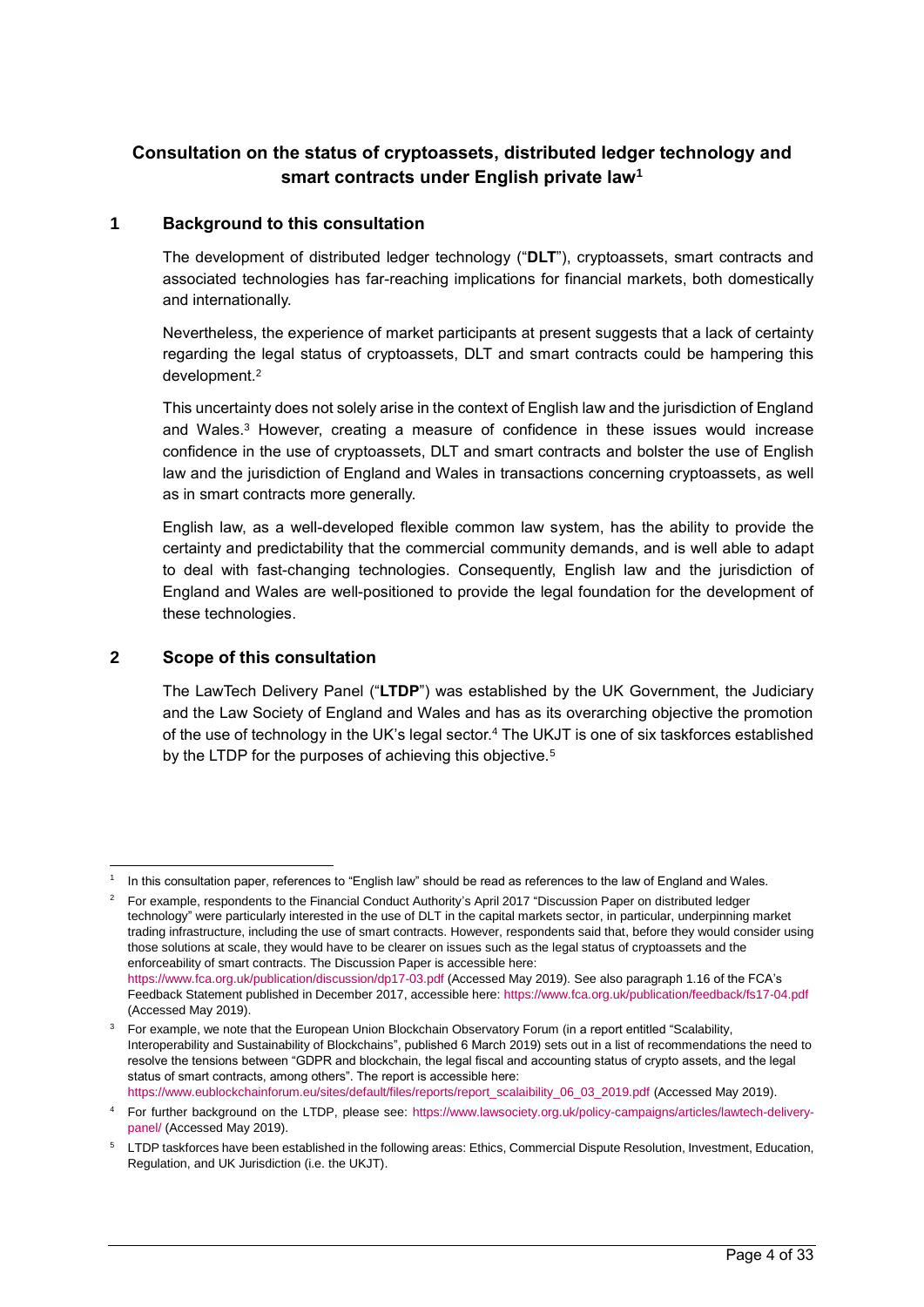The objective of the UKJT is to demonstrate that English law and the jurisdiction of England and Wales together provide a state-of-the-art foundation for the development and use of DLT, smart contracts and associated technologies.

In pursuit of this objective, the UKJT is co-ordinating the preparation of an authoritative legal statement ("**Legal Statement**") on the status of cryptoassets and smart contracts under English private law. The intention is that the Legal Statement will either demonstrate that English private law already provides sufficiently certain foundations in relation to the relevant issues, or will highlight particular areas of uncertainty that may be ripe for further clarificatory steps to be taken.

The purpose of this consultation is to seek input from stakeholders as to the principal issues of perceived legal uncertainty regarding the status of cryptoassets and smart contracts under English private law to inform what should be addressed in the Legal Statement.

In Annex 1 (*Questions to be addressed in the Legal Statement*), we have set out what the UKJT considers to be the principal issues. However, ultimately, for the Legal Statement to serve its purpose, it must address those issues that market participants themselves are most concerned with. This is why we hope that key industry stakeholders will find time to participate in this consultation.

In Annex 2 (*Overview and key features of DLT*), we outline the key features of DLT. This informs the UKJT's understanding of the key legal issues arising in this context and, ultimately, those that will be addressed in the Legal Statement.

In Annexes 3 (*Cryptoassets*) and 4 (*Smart contracts*), we provide further detail on the technical aspects of cryptoassets and smart contracts, again, each with the intention of informing an understanding of the issues to be addressed in the Legal Statement.

#### **3 Overview of the key issues of legal uncertainty included in this consultation**

<span id="page-4-0"></span>As this consultation and the Legal Statement are focused on private law, the questions identified in Annex 1 (*Questions to be addressed in the Legal Statement*) are accordingly limited in scope.

Quite intentionally, they do not cover certain other areas of law insofar as they relate to cryptoassets or smart contracts, including (among others) their regulatory characterisation and treatment, matters of taxation, criminal law, partnership law, data protection, consumer protection, settlement finality,<sup>6</sup> regulatory capital, anti-money laundering or counter-terrorist financing. We recognise that these are important areas, and ones in which market participants may feel there exists a degree of legal uncertainty in some instances. However, the UKJT feels that other bodies or organisations are better-placed to provide the necessary clarity on these issues, and so they do not form a part of this project.<sup>7</sup> The questions also do not address certain areas of perceived legal uncertainty where too many potential factual scenarios would need to be considered in order for any helpful answers to be provided.

<sup>6</sup> For example, under the Financial Markets and Insolvency (Settlement Finality) Regulations 1999, as amended.

<sup>7</sup> We note there are several projects underway which seek to address considerations in these areas. For example, the Basel Committee on Banking Supervision has published a "Statement on crypto-assets" (see: [https://www.bis.org/publ/bcbs\\_nl21.htm](https://www.bis.org/publ/bcbs_nl21.htm) (Accessed May 2019)), in which it has said that it will, in due course, clarify the prudential treatment of bank exposures to crypto-assets, and the Financial Conduct Authority has recently conducted a consultation on the regulatory characterisation and treatment of cryptoassets (see: <https://www.fca.org.uk/publication/consultation/cp19-03.pdf> (Accessed May 2019)).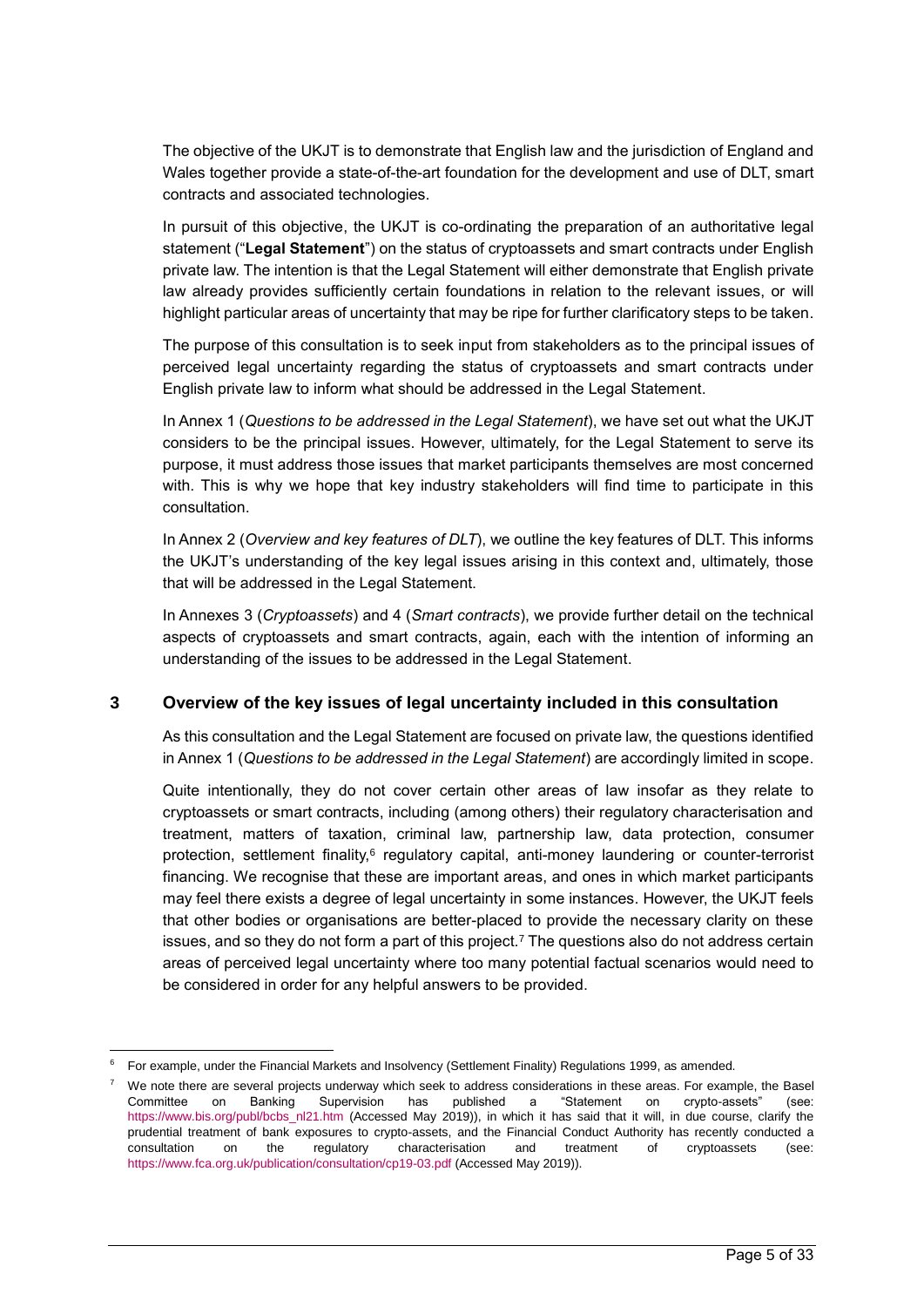We set out below some background on the questions which we have included in Annex 1 (*Questions to be addressed in the Legal Statement*).

#### **3.1 Legal status of cryptoassets**

l

Many aspects of the status of cryptoassets as a matter of English private law are considered by some to be unclear. In particular, notwithstanding that a significant amount of work has been undertaken in relation to a number of these issues by various academic, professional and public bodies, it is understood to be of general concern to the market that an authoritative response be given to the questions of whether, and, if so, the circumstances in which, a cryptoasset may be characterised under English law as property. The questions relevant to this are therefore set out in paragraphs 1.1 and 1.2 of Annex 1 (*Questions to be addressed in the Legal Statement*).

Property law matters both to users of a DLT system and to third parties dealing with those users. If a cryptoasset is not property, it cannot be owned. If it cannot be owned, it cannot be purchased, sold, otherwise transferred in law or rights to it asserted if it is stolen. Neither can a trust be declared, or security created, over it. The concept of a cryptoasset being recognised as property is therefore critical to the application of private law to transactions involving cryptoassets. If a cryptoasset is recognised as property, it is then necessary to understand the legal nature of that property. Traditionally, English law recognises physical things (*choses in possession*) and legal rights (*choses in action*) as property".<sup>8</sup> If a cryptoasset is recognised as property, does it fall into one of these categories or does it fall within some other category of property under English law? This is also critical to the application of private law to transactions involving cryptoassets because it is necessary to determine the location of property (its *situs*), under most legal systems, in order to determine the correct law governing transfers (alienation) of the property concerned.

Consequently, the response to the threshold question of whether a cryptoasset may be recognised under English law as property either dictates to a large degree or is materially relevant to the outcome of a series of ancillary questions, including whether certain types of security may validly be granted over it and its treatment for certain purposes as a matter of English insolvency law. These questions are set out in paragraphs 1.2.1 to 1.2.6 of Annex 1 (*Questions to be addressed in the Legal Statement*).

Equally, if a cryptoasset is capable of being recognised as property under English law, there is a series of additional questions as to other characterisations under English private law which may also be relevant. These questions include whether a cryptoasset may be characterised as a "documentary intangible" or as being "negotiable" (i.e. in the sense that a transferee may, by the mere transfer of a cryptoasset, acquire better title to that cryptoasset than that of its transferor), and whether cryptoassets may be recognised as "goods" for certain statutory purposes. These questions are set out in paragraphs 1.2.7 to 1.2.11 of Annex 1 (*Questions to be addressed in the Legal Statement*).

The UKJT also understands that there is uncertainty among market participants as to whether DLT records of cryptoassets are capable of amounting to a "register" for the purposes of evidencing, constituting and transferring title to certain types of securities under English law.

We do note, however, that in certain circumstances the courts have been prepared to recognise that certain intangible things, such as carbon emission allowances, which also do not clearly fall into either category of personal property are, nevertheless, capable of being recognised as property under English law. See *Armstrong DLW GmbH v Winnington Networks Ltd* [2012] EWHC 10 (Ch), for example.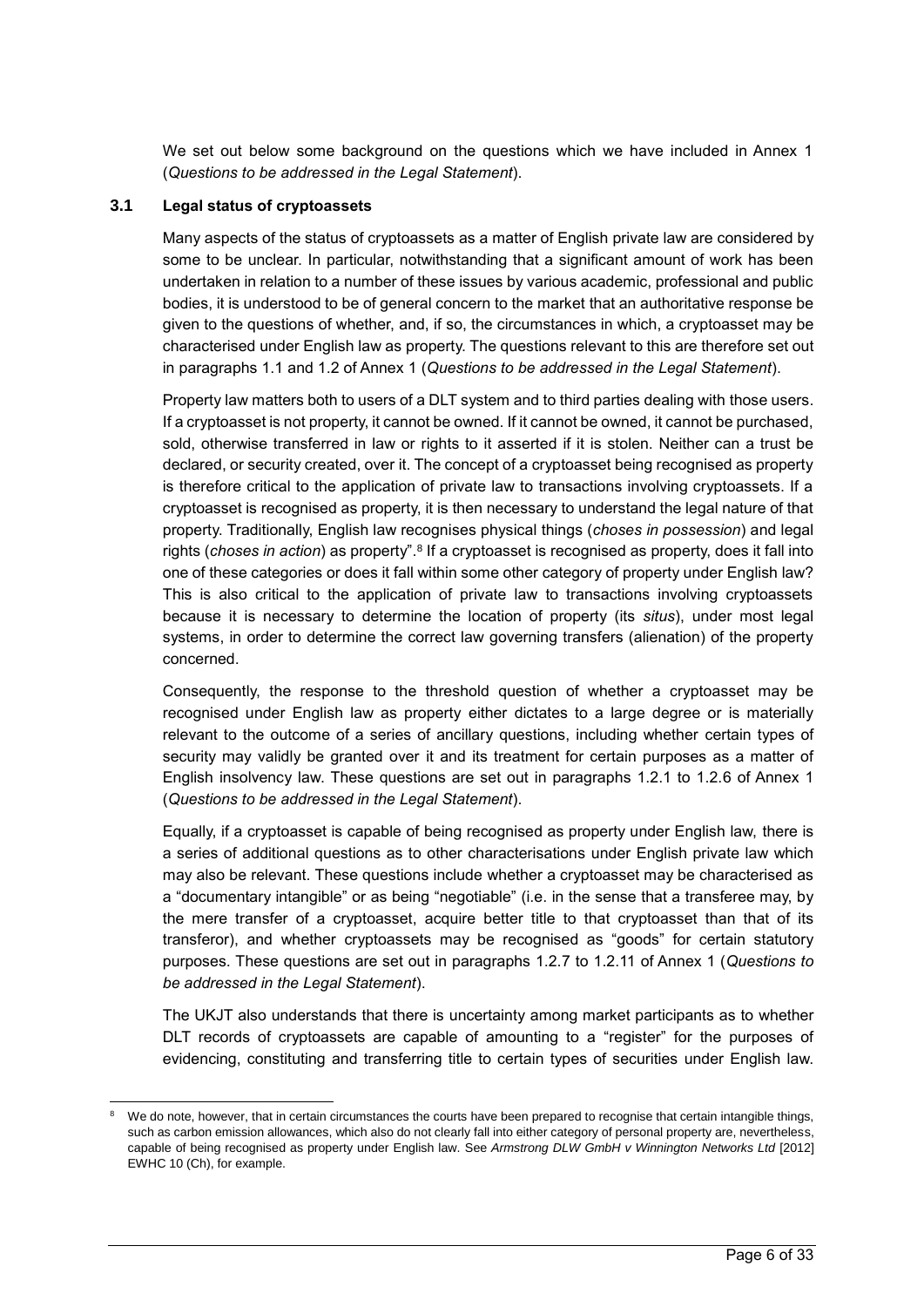This question is set out in paragraph 1.2.12 of Annex 1 (*Questions to be addressed in the Legal Statement*).

In Annex 3 (*Cryptoassets*), we discuss the meaning of the term "cryptoasset", building on the general overview of DLT provided in Annex 2 (*Overview and key features of DLT*). In doing so, we explain certain key features of cryptoassets within some commonly used DLT models, with the aim of providing the authors of the Legal Statement with a description of certain key common features, given the multiplicity of potential models which exist.

#### **3.2 Enforceability of smart contracts**

As noted by the Law Commission of England and Wales, to ensure that the English courts and English law remain competitive choices for business, there is a compelling case for reviewing the current English legal framework to ensure that it facilitates the use of smart contracts.<sup>9</sup>

It is understood that market participants attempting to replicate contractual arrangements written in prose using smart contracts, are principally concerned that the circumstances in which smart contracts are capable of giving rise to binding legal obligations be clarified. This question is set out in paragraph 2.1 of Annex 1 (*Questions to be addressed in the Legal Statement*).

The UKJT is aware that some market participants may question the merits of this exercise, given that some among them may view one of the benefits of smart contracts as being that they are sometimes considered to remove the need for parties to rely on a legal framework to enforce their rights against each other. However, if smart contracts are capable of giving rise to binding legal obligations, it will be important for parties to be aware of the circumstances in which this will be the case (notably if the parties' intention is not to create legal relations). It will also be important for parties to know if and how their rights might be enforced in the event that technology does not work as expected.

Again, depending on the answer to that principal question, a series of ancillary questions arises. Notably, how the general principles of contractual interpretation would be applied by an English court in the context of a smart legal contract and the circumstances in which a statutory signature or "in writing" requirement may be met in the context of smart legal contracts. These questions are set out in paragraph 2.2 of Annex 1 (*Questions to be addressed in the Legal Statement*).

In Annex 4 (*Smart contracts*), we discuss how the market currently understands the term "smart contract", again building on the general overview of DLT provided in Annex 2 (*Overview and key features of DLT*). In doing so, we explain at a high level certain of the key features of smart contracts, and how they differ as between different implementations. As with Annex 3 (*Cryptoassets*), the aim of this section is to inform and help circumscribe the answers that will be provided in the Legal Statement.

#### **3.3 Application of English law**

l

Readers may note that, with the exception of the question posed in paragraph 1.2.3 of Annex 1 (*Questions to be addressed in the Legal Statement*), the question of the extent to which English law would be the applicable law in relation to dealings or other arrangements involving cryptoassets or smart contracts is not dealt with directly.

<sup>9</sup> The Law Commission of England and Wales, Thirteenth Programme of Law Reform (Dec. 2017), paragraphs 2.38 to 2.39. See: [https://assets.publishing.service.gov.uk/government/uploads/system/uploads/attachment\\_data/file/668113/13th-](https://assets.publishing.service.gov.uk/government/uploads/system/uploads/attachment_data/file/668113/13th-Programme-of-Law-Reform.pdf)[Programme-of-Law-Reform.pdf](https://assets.publishing.service.gov.uk/government/uploads/system/uploads/attachment_data/file/668113/13th-Programme-of-Law-Reform.pdf) (Accessed May 2019).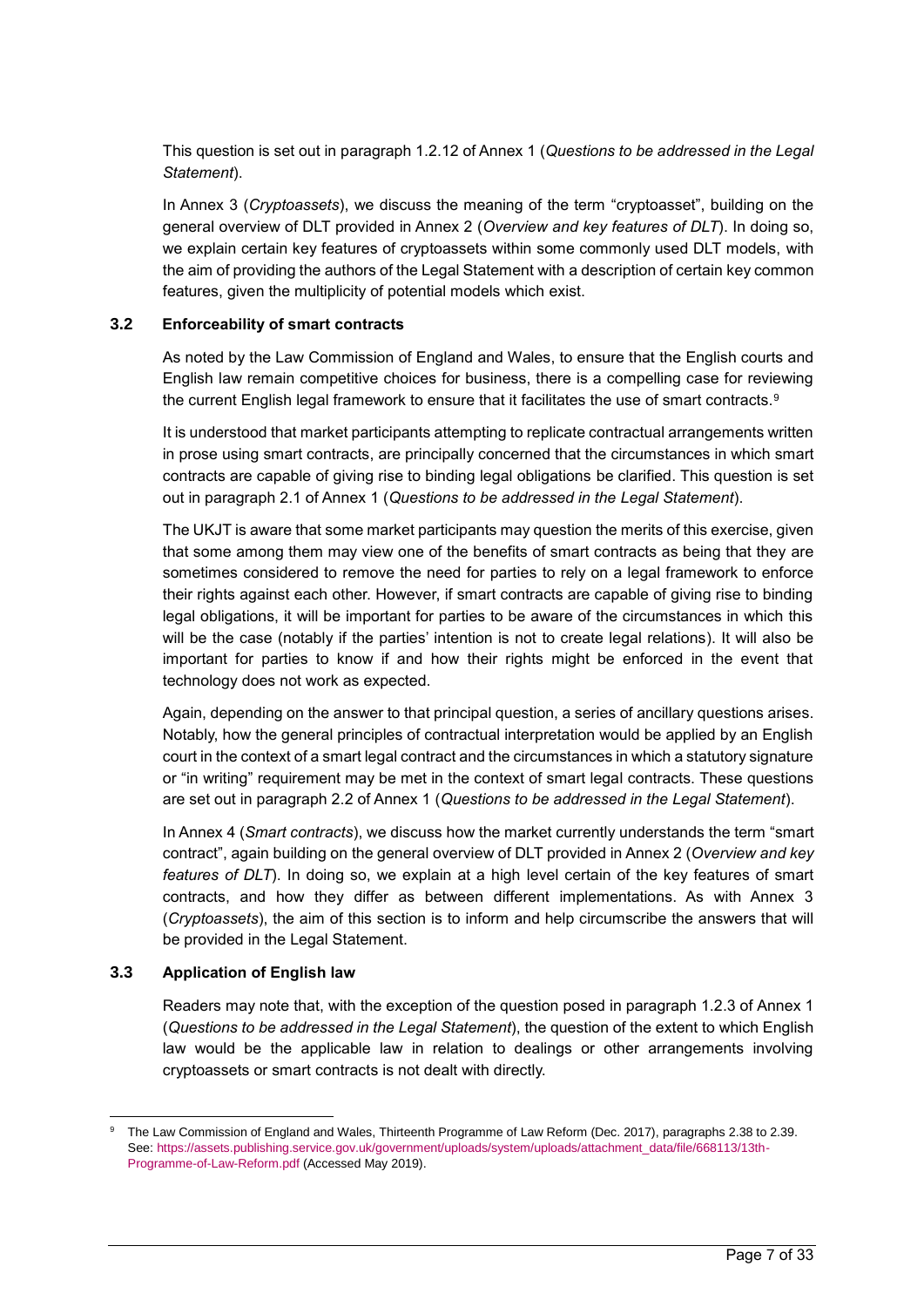The UKJT recognises that this is an area of much uncertainty for market participants. It is also of the view, however, that this is an issue which is highly fact-dependent, which limits the effectiveness of any attempt to provide a broad Legal Statement on the topic.

That said, the UKJT does consider that there would be value in setting out guidance within the Legal Statement as to the steps that may be taken by developers and participants to reduce uncertainty by ensuring, where desired, that English law will govern the relevant dealings or other arrangements, such as transactions within a DLT system or smart contracts to be deployed within such system.

#### **4 Consultation questions**

<span id="page-7-0"></span>Your input is sought in relation to the following questions:

- 1. Do consultees agree that the questions in Annex 1 (*Questions to be addressed in the Legal Statement*) to this consultation paper cover the principal issues as to the legal status of cryptoassets and smart contracts under English private law?
- 2. If you disagree, what alternative questions or issues relating to the legal status of cryptoassets and smart contracts do you think need to be addressed?

#### **5 Consultation process**

<span id="page-7-1"></span>This consultation will remain open for responses until 21 June 2019. Once this consultation has closed and the results have been considered, it is intended that the Legal Statement will be published in late summer of 2019. It will then be possible to see whether any further steps are necessary or appropriate.

Written responses to the consultation questions should be provided by:

- (i) completing the form set out at the following link: [https://www.lawsociety.org.uk/news/stories/cryptoassets-dlt-and-smart-contracts-ukjt](https://www.lawsociety.org.uk/news/stories/cryptoassets-dlt-and-smart-contracts-ukjt-consultation)[consultation;](https://www.lawsociety.org.uk/news/stories/cryptoassets-dlt-and-smart-contracts-ukjt-consultation) or
- (ii) by email to [UKJT@justice.gov.uk.](mailto:UKJT@justice.gov.uk)

The UKJT will also be hosting a public event in order to receive feedback on the consultation questions in person. Further details on the public event, including details regarding registering for the event, can be found here: [https://www.lawsociety.org.uk/news/stories/cryptoassets-dlt](https://www.lawsociety.org.uk/news/stories/cryptoassets-dlt-and-smart-contracts-ukjt-consultation)[and-smart-contracts-ukjt-consultation.](https://www.lawsociety.org.uk/news/stories/cryptoassets-dlt-and-smart-contracts-ukjt-consultation)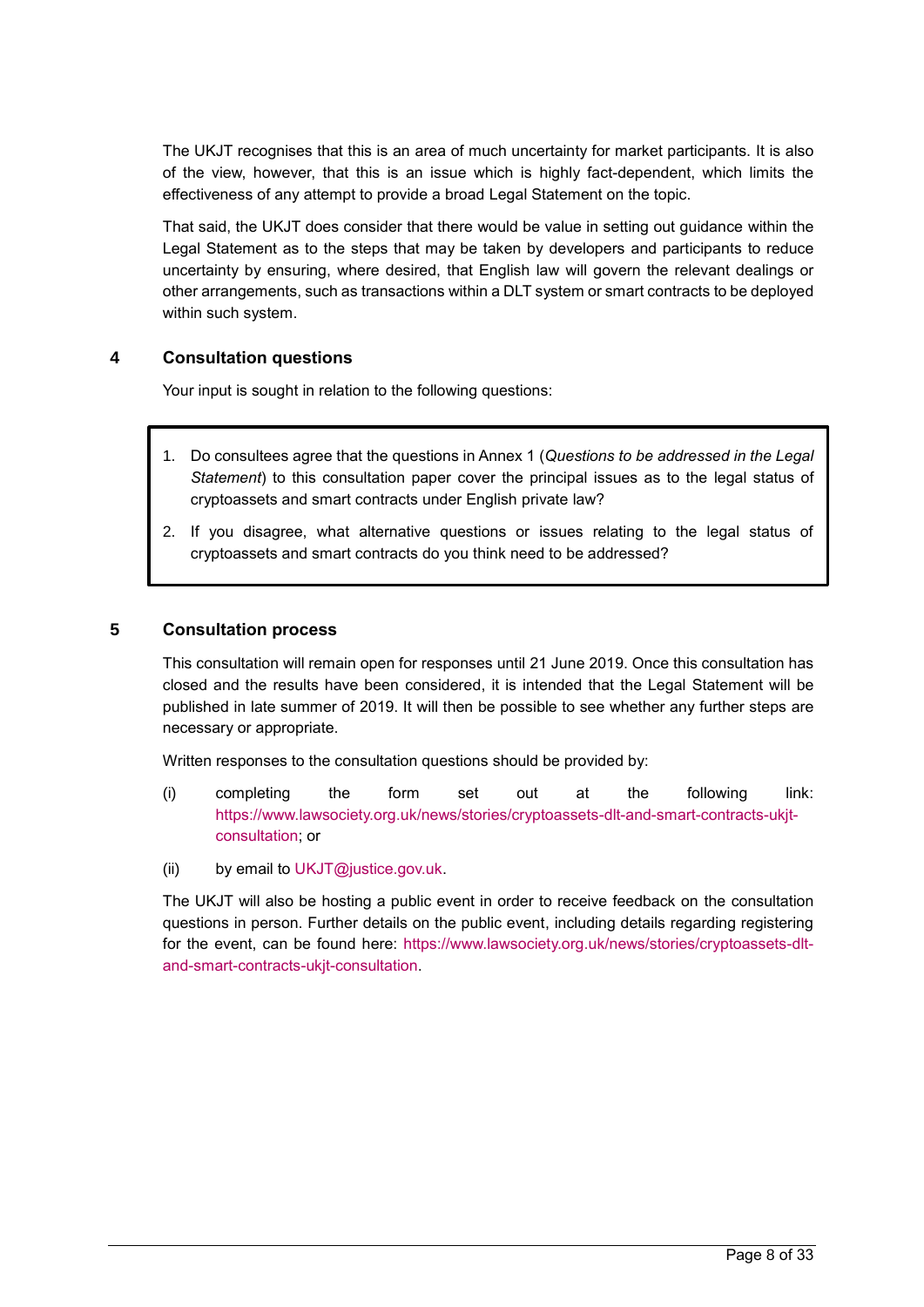# <span id="page-8-0"></span>**Annex 1 Questions to be addressed in the Legal Statement**

Each of the following questions is posed as a matter of English law.

#### **1 Legal status of cryptoassets**

#### **1.1 Principal question**

*Under what circumstances, if any, would the following be characterised as personal property:*

#### **1.1.1** *a cryptoasset; and*

**1.1.2** *a private key<sup>10</sup>?*

#### **1.2 Ancillary questions**

#### General law

- **1.2.1** If a cryptoasset is capable of being property:
	- (i) is that as a *chose in possession*, a *chose in action* or another form of personal property?
	- (ii) how is title to that property capable of being transferred?
- **1.2.2** Is a cryptoasset capable of being the object of a bailment?
- **1.2.3** What factors would be relevant in determining whether English law governs the proprietary aspects of dealings in cryptoassets?

#### **Security**

- **1.2.4** Can security validly be granted over a cryptoasset and, if so, how?
- **1.2.5** If so, what forms of security may validly be granted over a cryptoasset?

#### **Insolvency**

**1.2.6** Can a cryptoasset be characterised as "property" for the purposes of the Insolvency Act 1986?

#### Transferability and negotiability

Under what circumstances, if any, would a cryptoasset be characterised as:

- **1.2.7** a documentary intangible;
- **1.2.8** a document of title;
- **1.2.9** negotiable<sup>11</sup>; or

l

**1.2.10** an "instrument" under the Bills of Exchange Act 1882?

<sup>&</sup>lt;sup>10</sup> To the extent it is considered as distinct from the relevant "cryptoasset".

<sup>&</sup>lt;sup>11</sup> In the sense that a transferee may, by its mere transfer, acquire better title than that of its transferor.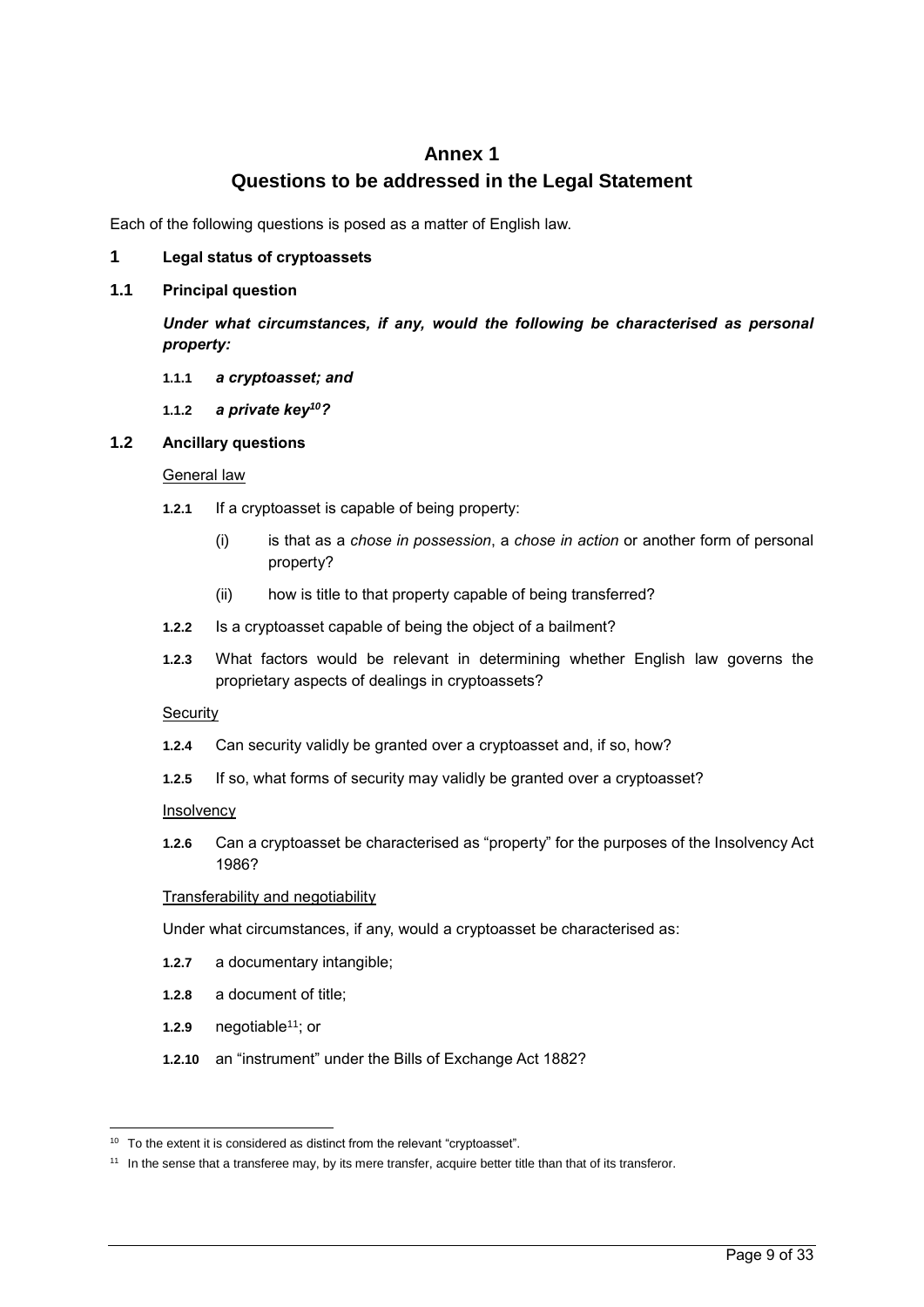#### Goods

**1.2.11** Can cryptoassets be characterised as "goods" under the Sale of Goods Act 1979?

Register

**1.2.12** In what circumstances is a distributed ledger capable of amounting to a register for the purposes of evidencing, constituting and transferring title to assets?

# **2 Enforceability of smart contracts**

#### **2.1 Principal question**

#### *In what circumstances is a smart contract capable of giving rise to binding legal obligations, enforceable in accordance with its terms (a "smart legal contract")?*

#### **2.2 Ancillary questions**

- **2.2.1** How would an English court apply general principles of contractual interpretation to a smart contract written wholly or in part in computer code?
- **2.2.2** Under what circumstances would an English court look beyond the mere outcome of the running of any computer code that is or is part of a smart contract in determining the agreement between the parties?
- **2.2.3** Is a smart contract between anonymous or pseudo-anonymous parties capable of giving rise to binding legal obligations?
- **2.2.4** Could a statutory signature requirement<sup>12</sup> be met by using a private key?
- **2.2.5** Could a statutory "in writing" requirement be met in the case of a smart contract composed partly or wholly of computer code?

 $12$  For example, in the context of a disposition of an equitable interest (under s53(1)(c) Law of Property Act 1925 (LPA)) or of a legal assignment (under s136(1) LPA)?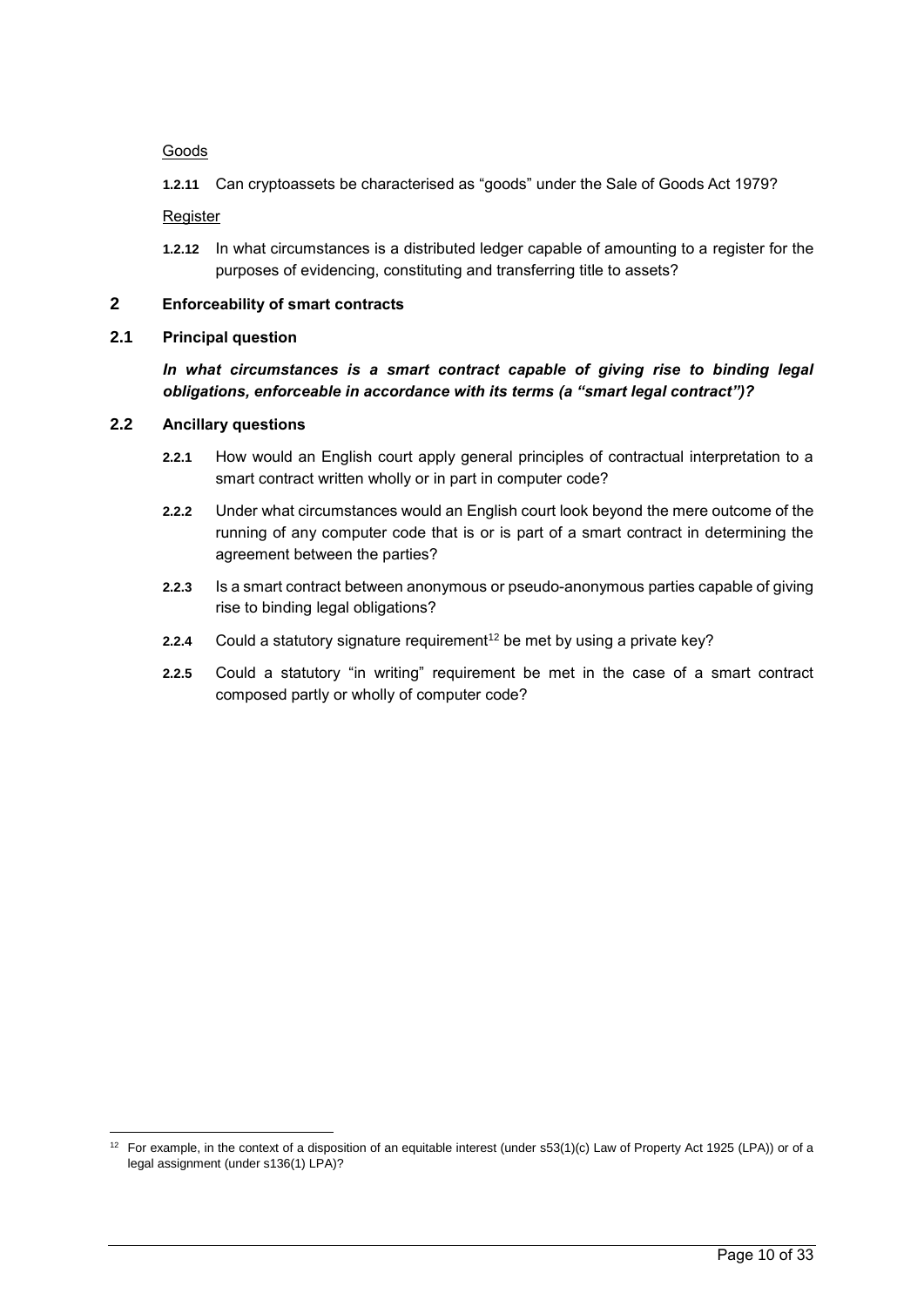# <span id="page-10-0"></span>**Annex 2 Overview and key features of DLT**

#### **1 Introduction**

DLT is the general term which refers to technologies designed to maintain digital records which are synchronised between participants in a computer network in such a way that identical digital records are (or are able to be) held locally by each participant (or a subset of the network participants), with specific rules relating to the circumstances in which those digital records can be created, updated and then synchronised between participants.

Two core design aims for most DLT implementations are to create mechanisms whereby the relevant digital records: (i) cannot be duplicated in such a way as to permit them to be re-used (i.e. "double-spent"); and (ii) are capable of exclusive control. Most DLT implementations purport to achieve these core aims through the combination of the rules dictating how digital records are created and updated, and the synchronisation of those digital records between participants.

With the aim of informing the answers to the Legal Statement, in paragraph 2 of this Annex below we offer a description of different aspects of DLT, and in paragraph 3 of this Annex below we seek to draw out certain of the key features of DLT which will be central to any legal analysis.

At the outset of this exercise, we acknowledge its limitations. Quite apart from the challenges presented by terminology and taxonomy, these technologies are constantly evolving and what may be a key feature of many DLT implementations at present may well not be in the near future. It should also be noted that, with technological advances, so too the key features of DLT systems that are of relevance to the legal analysis today, or the manner in which they affect the conclusions of that analysis, may change. <sup>13</sup> Nevertheless, it is considered there is value in at least attempting to describe certain aspects of DLT, in order to inform the Legal Statement.

#### **2 Description of DLT**

l

#### **2.1 Network of participants**

DLT systems generally rely on computer networks, where participants connect to other (but not necessarily all other) peers. Other key aspects of DLT are forms of software which make use of this computer network.

Participants in a DLT network take many different forms and participate in the computer network to different degrees. Some participants conduct all functions contemplated by the relevant software, whereas others may perform a far more limited role.

"Nodes" are instances of the specific network software being run. That software allows the relevant computer to process and communicate information to other nodes and network participants. So-called "full" nodes usually each store an entire copy of the distributed ledger, whereas so-called "validator" nodes usually also validate proposals to update recorded data (as to this, see paragraph 3 of this Annex). Certain other participants may only able to send messages to other participants on the network, without storing a local copy of the data or being able to validate updates.

<sup>&</sup>lt;sup>13</sup> For example, the impact of advances in quantum computing, and their effect on the permanence of cryptoassets, remains to be seen.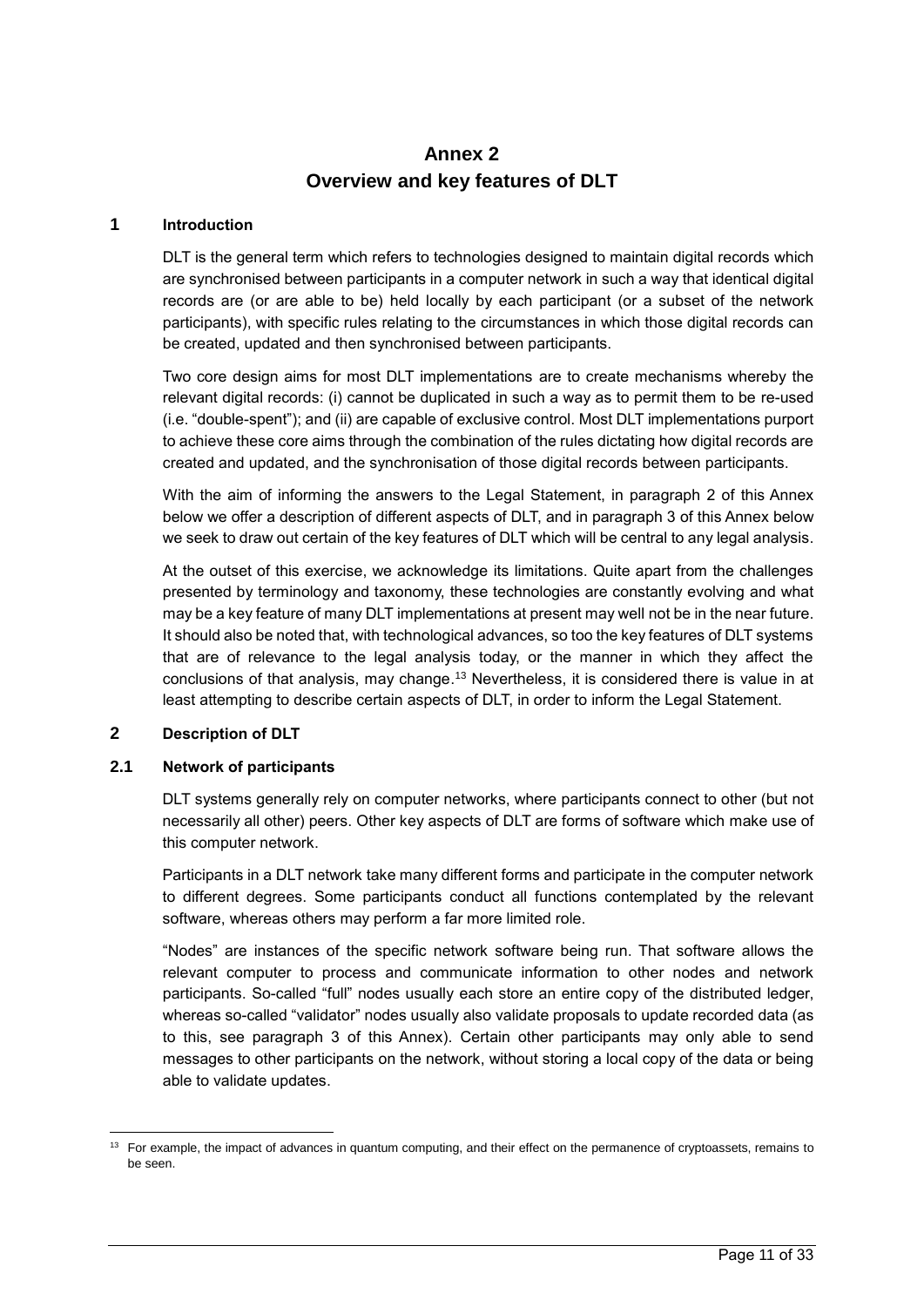On certain DLT implementations, copies of the distributed database may be located all around the world, depending on the whereabouts of the nodes. Many DLT implementations are designed so that there is no limit on the number or location of participants who can act as nodes, meaning the geographical reach of some of these networks is potentially significant.

#### **2.2 Permissionless vs permissioned; public vs private**

The population of users that is able to: (i) act as a node on the network; and (ii) access the data recorded on the distributed ledger and contribute to updates of that data, is a key point of differentiation between different DLT models.

At a high level, a "permissionless" DLT implementation is one in which anyone can participate in the network without prior authorisation (i.e. anyone can operate a node on the network). In contrast, in a "permissioned" DLT implementation, prior authorisation is required in order to participate in the network. This prior authorisation may be provided in different ways, for example by all other participants in certain implementations, or, in others, from some form of central authority which has superior credentials to, and certain authority over, other nodes (often referred to as "master nodes").

Where a DLT implementation relies on a form of central authority, it may also be that such central authority has the ultimate say in how data is updated on the distributed ledger. This may be because it is the sole user with the ability to update the distributed ledger, or because it has a unique ability to change or override records which other users have previously validated.

The "permissionless"/"permissioned" distinction also differs from the "public"/"private" distinction. In a "public" DLT implementation, all users can view the records being added to the distributed ledger, whereas in a "private" DLT implementation, sight of the record is restricted by system design to a limited subset of users.<sup>14</sup>

A "public" DLT implementation is often also "permissionless" ("**Public and Permissionless**" models), and a "private" DLT implementation is often also "permissioned" ("**Private and Permissioned**" models).

#### **2.3 The distributed digital records**

As alluded to above in paragraph 1 of this Annex, distributed ledgers are digital records which are shared between a network of computers such that each participant (or relevant subset of participants) has (or can access) a complete record of the data.

#### **2.3.1 Data structure**

Different DLT implementations structure digital records on a distributed ledger in different ways. A common way in which the digital records are structured is in the form of a "blockchain". In a blockchain, digital records are structured in distinct data container structures known as "blocks", i.e. electronic parcels of data. These blocks form a sequential chain, with each block usually linked to the previous block.<sup>15</sup> In many forms of blockchain, this linking between blocks is achieved cryptographically, as each block will record the "hash" of the digital records within the previous block (or whichever set of

l <sup>14</sup> See the Financial Conduct Authority's April 2017 "Discussion Paper on distributed ledger technology" p. 10. <https://www.fca.org.uk/publication/discussion/dp17-03.pdf> (Accessed May 2019).

<sup>&</sup>lt;sup>15</sup> We note that in certain blockchains blocks are linked to several different blocks rather than just the block appearing immediately prior to it on the ledger.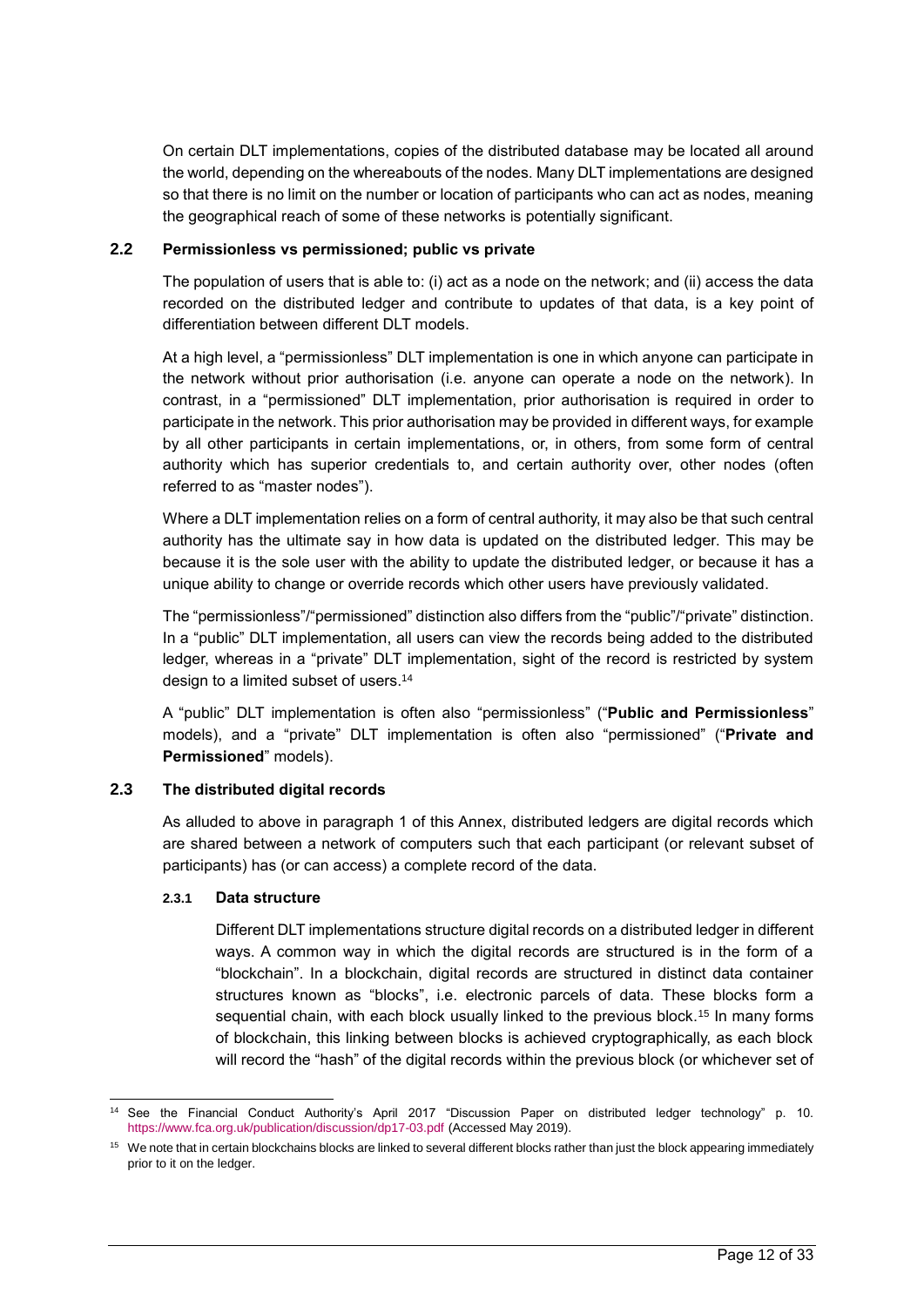blocks the new block is linked to).<sup>16 17</sup> We explain the process of hashing in greater detail below in paragraph 3 of this Annex.

#### **2.3.2 Transaction ledger vs account ledger**

Regardless of how the digital records are structured on a distributed ledger, for most current DLT implementations the digital records which appear on the ledger are records relating either to "transactions" or to "accounts". A DLT implementation with a "transaction" ledger is often structured as an "unspent transaction output" ("**UTXO**") model, whereas a DLT implementation with an "account" ledger is known as conforming to the "account-based" ("**Account-Based**") model. We provide some additional detail below regarding what is recorded on the distributed ledger of a DLT implementation conforming to each of these models.

#### (i) **UTXO model**

In the UTXO model, what generally appears as the digital record on the distributed ledger is a "transaction" (or group of transactions) that has taken place on the network.<sup>18</sup> In this context, the term "transaction" refers to a digital record which:

- (a) indicates the possibility for a specific other party (this party can be conveniently imagined as a "transferee") to create a new digital record upon the satisfaction of certain conditions (usually including a "cryptographic signature" – discussed further below in paragraph 3.2 of this Annex). Broadly speaking, this is referred to as the transaction "output" (or UTXO); and
- (b) references the output of a prior transaction and provides the required cryptographic signature in order to create a new digital record. Broadly speaking, this is referred to as the transaction "input".<sup>19</sup>

It should be noted that the total set of outputs (i.e. digital records which indicate the possibility for a given participant to create further digital records upon the satisfaction of certain conditions) is not something which is recorded on the distributed ledger in the UTXO model. For example, in the Bitcoin system (which is an example of a UTXO model), the total balance of "Bitcoin" available for a participant to "spend" is not recorded on the Bitcoin distributed ledger.<sup>20</sup> Rather, the distributed ledger records the transactions that have taken place between users and gives every transaction a unique identifier.

#### (ii) **Account-Based model**

<sup>&</sup>lt;sup>16</sup> One of the data points recorded in the previous block included in this hash will be the hash of the block recorded prior to the previous block; hence the reference to the cryptographic linking of blocks.

 $17$  Note that the first block (i.e. the genesis block) is not linked to any previous block.

<sup>&</sup>lt;sup>18</sup> The distributed ledger in a UTXO model will record other data; however, for the purposes of this analysis, the key record is the group of transactions.

<sup>19</sup> Andreas M. Antonopoulos, *Mastering Bitcoin* (2nd Ed.) (2017), p.xxxi.

<sup>&</sup>lt;sup>20</sup> With a Public and Permissionless implementation of the UTXO model, it is, however, generally possible for anyone to discover the balance of UTXO available at an address of a public key. With Bitcoin, for example, this can be viewed by searching a Bitcoin user interface such as [www.homebitcoin.com/easybalance/](http://www.homebitcoin.com/easybalance/) (Accessed May 2019).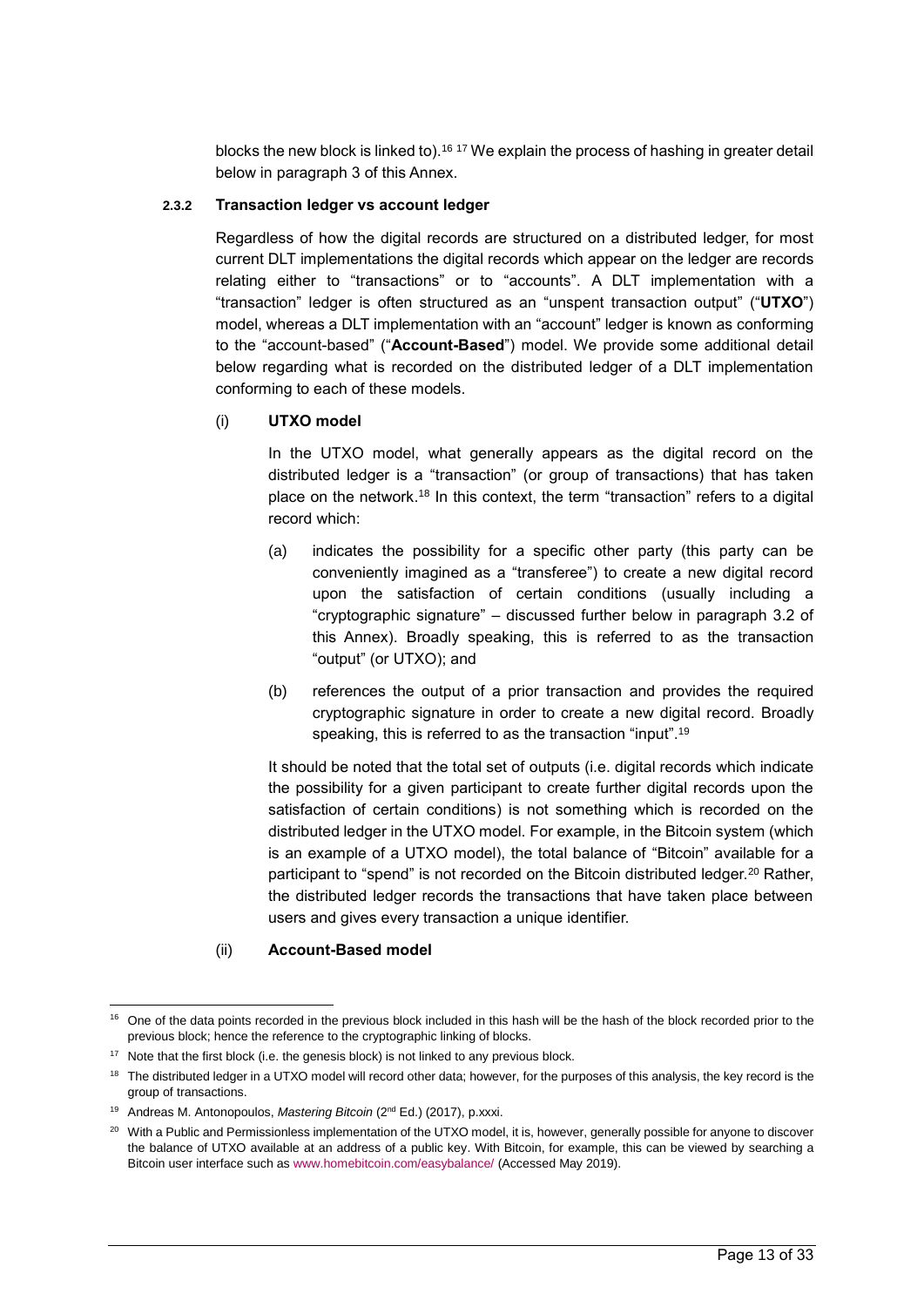Similar to the UTXO model, distributed ledgers in Account-Based models also track transactions between users of the network. In the context of an Account-Based system, the term "transaction" has a similar meaning to the meaning it has in the context of a UTXO model, albeit that the data comprising the transaction differs in that it does not reference any prior outputs or transactions. We discuss this in greater detail below in paragraph 5 of Annex 3 (*Cryptoassets*).

The key difference between the two models, however, is that the distributed ledger in an Account-Based model also maintains digital records known as "accounts". <sup>21</sup> An "account" is a digital record comprising, among other things, an "address", an account "nonce" and a "balance". <sup>22</sup> Breaking these components down:

(a) "**Address**". The "address" is a unique sequence of characters which can be used to identify an account in a DLT network. The address is the result of hashing a user's "public key" to compress and shorten the public key.<sup>23</sup> We discuss the concept of "hashing" and "public-private key cryptography" in paragraph 3 of this Annex below.

Note that participants in a UTXO model will also have an address. However, in the UTXO model, a participant's address is recorded on the distributed ledger only as part of a transaction.

(b) **Account** "**nonce**". A "nonce" is a computer science term for a random, unique number which can only be used once. Within an Account-Based model, this number will change following the construction and broadcasting of every transaction from an account.<sup>24</sup> In Ethereum, for example, every account has a publicly viewable nonce, which is increased in increments of one every time that a transaction is recorded on the distributed ledger. Other Account-Based models do not use an "incrementing" nonce, but instead the system generates an entirely random number for each new transaction.

In Account-Based models, the account nonce plays a crucial role in enabling network participants to verify that a transaction does not propose to update the same digital record twice. We discuss this further in paragraph 5.2 of Annex 3 (*Cryptoassets*) below.

(c) "**Balance**". The "balance" is the total set of digital records which indicate the possibility for the account user to create further digital records upon the satisfaction of certain conditions. In Ethereum, for example, the

<sup>&</sup>lt;sup>21</sup> The Ethereum Homestead documentation summarises the difference between the Ethereum and Bitcoin blockchains as follows: "Whereas the Bitcoin blockchain was purely a list of transactions, Ethereum's basic unit is the account". See: <http://www.ethdocs.org/en/latest/> (Accessed May 2019).

<sup>&</sup>lt;sup>22</sup> We note that Account-Based systems often support "contract accounts", which facilitate the creation and deployment of smart contracts. These accounts will include digital records of "smart contract code", which we discuss in greater detail in Annex 4 (*Smart contracts*). This smart contract code is also something that appears on the distributed ledger in an Account-Based model.

<sup>&</sup>lt;sup>23</sup> Generally, an address is a hashed version of the public key. See: [https://hackernoon.com/a-closer-look-at-ethereum](https://hackernoon.com/a-closer-look-at-ethereum-signatures-5784c14abecc)[signatures-5784c14abecc](https://hackernoon.com/a-closer-look-at-ethereum-signatures-5784c14abecc) (Accessed May 2019).

<sup>&</sup>lt;sup>24</sup> Note that the account nonce is a separate concept to the "nonce" used in any proof-of-work algorithm.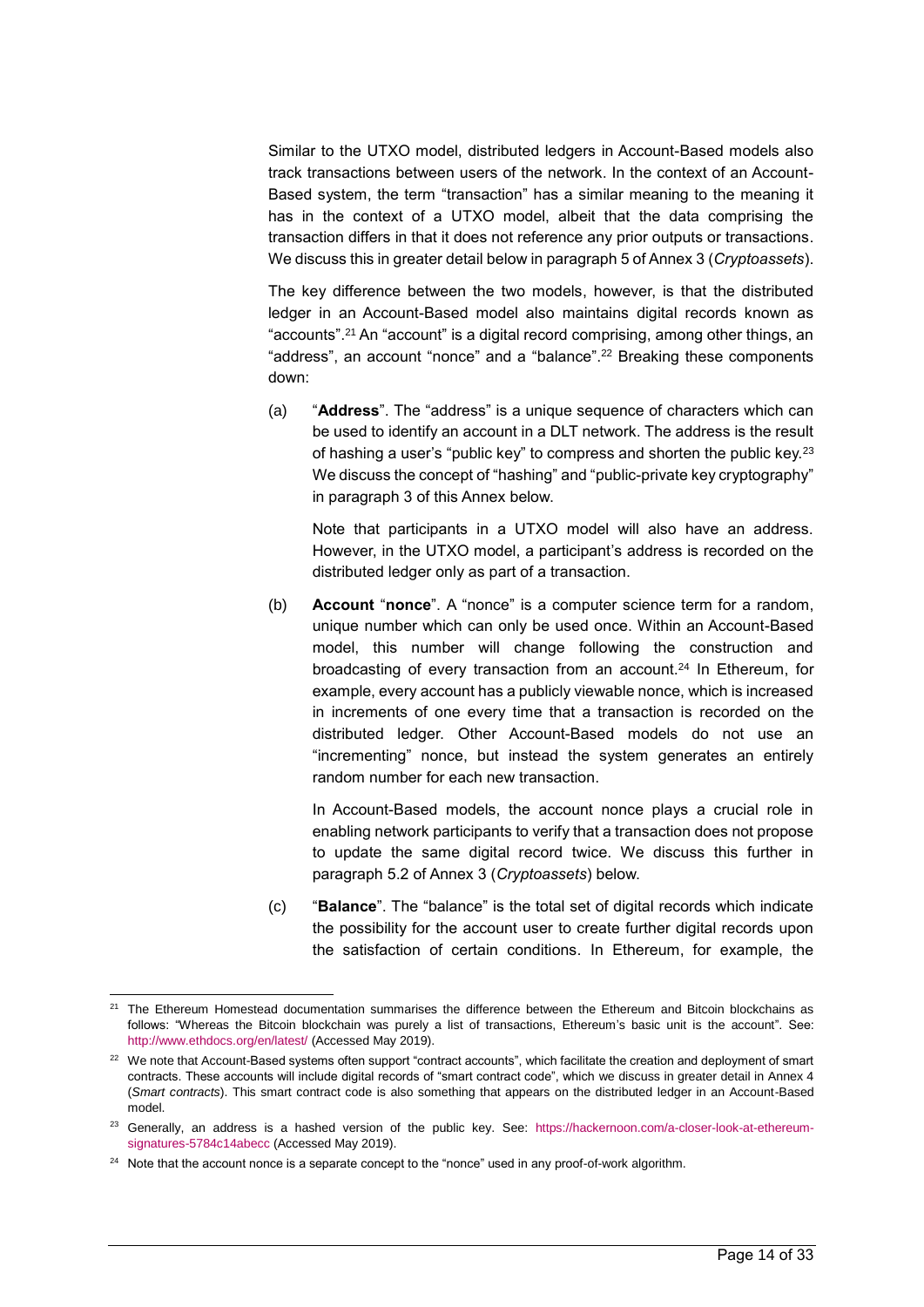balance represents the amount of value (or "Ether") available for a participant to spend. This is another point of contrast with the UTXO model.

When a transaction is verified and synchronised between participants, the distributed ledger will also record a change in the accounts of the participants involved in the transaction.<sup>25</sup> This is discussed in greater detail in paragraph 5 of Annex 3 (*Cryptoassets*).

#### **2.4 Changing the distributed record**

Distributed ledgers are intended to be dynamic rather than static. This requires rules governing the creation and modification of the digital records which appear on the ledger.

#### **2.4.1 Creating new digital records**

The circumstances in which entirely new digital records can be added to the distributed ledger are a key design feature of almost every DLT implementation. These circumstances are specified within the system protocol that is run by network participants (or relevant subset of network participants) and may vary greatly between different implementations depending on what the system is designed for.

Some systems are set up so that new digital records are created only upon the satisfaction of certain conditions, which any participant may be able to satisfy. In several well-known examples of DLT implementations which structure data in the form of a blockchain, the system is designed such that new digital records are introduced in the first transaction in a block.<sup>26 27</sup> Depending on the relevant consensus mechanism, this is part of the "reward" which the system awards to the participant (usually referred to as a "miner") who establishes the next valid block in the blockchain. We discuss this process further below in paragraph 3 of this Annex.

Equally, a system may be set up to introduce new digital records upon a payment of some form being made (i.e. a so-called "Initial Coin Offering"). Many are set up so that there is a limit to the total number of new digital records which can be created. Other systems are set up so that new digital records are naturally and consistently created as a function of time; some others at random, depending on the caprices of the system designers.

Some systems are designed so that new digital records are only created when a participant operating a master node authorises their creation. In certain Private and Permissioned DLT implementations, for example, a participant operating a master node may be able to create new distributed records when necessary in order to represent offledger assets. As an example, a central securities depository $28$  may operate a Private and Permissioned network with the intention of facilitating the clearance of securities. In

<sup>25</sup> Andreas M. Antonopoulos and Gavin Wood, *Mastering Ethereum* (2018), p.110.

<sup>&</sup>lt;sup>26</sup> See, for example, the Bitcoin Whitepaper: "the first transaction in a block is a special transaction that starts a new coin owned by the creator of the block." See[: https://bitcoin.org/bitcoin.pdf](https://bitcoin.org/bitcoin.pdf) (Accessed May 2019), p.4.

 $27$  In certain UTXO models, this first transaction in a block is called a "coinbase transaction".

<sup>&</sup>lt;sup>28</sup> A central securities depository is an institution that holds financial instruments, including equities, bonds, money market instruments and mutual funds. It allows ownership of those instruments to be transferred in electronic form through updating electronic records which are often known as "book-entry records". See: [https://www.fca.org.uk/markets/central-securities](https://www.fca.org.uk/markets/central-securities-depositories)[depositories](https://www.fca.org.uk/markets/central-securities-depositories) (Accessed May 2019).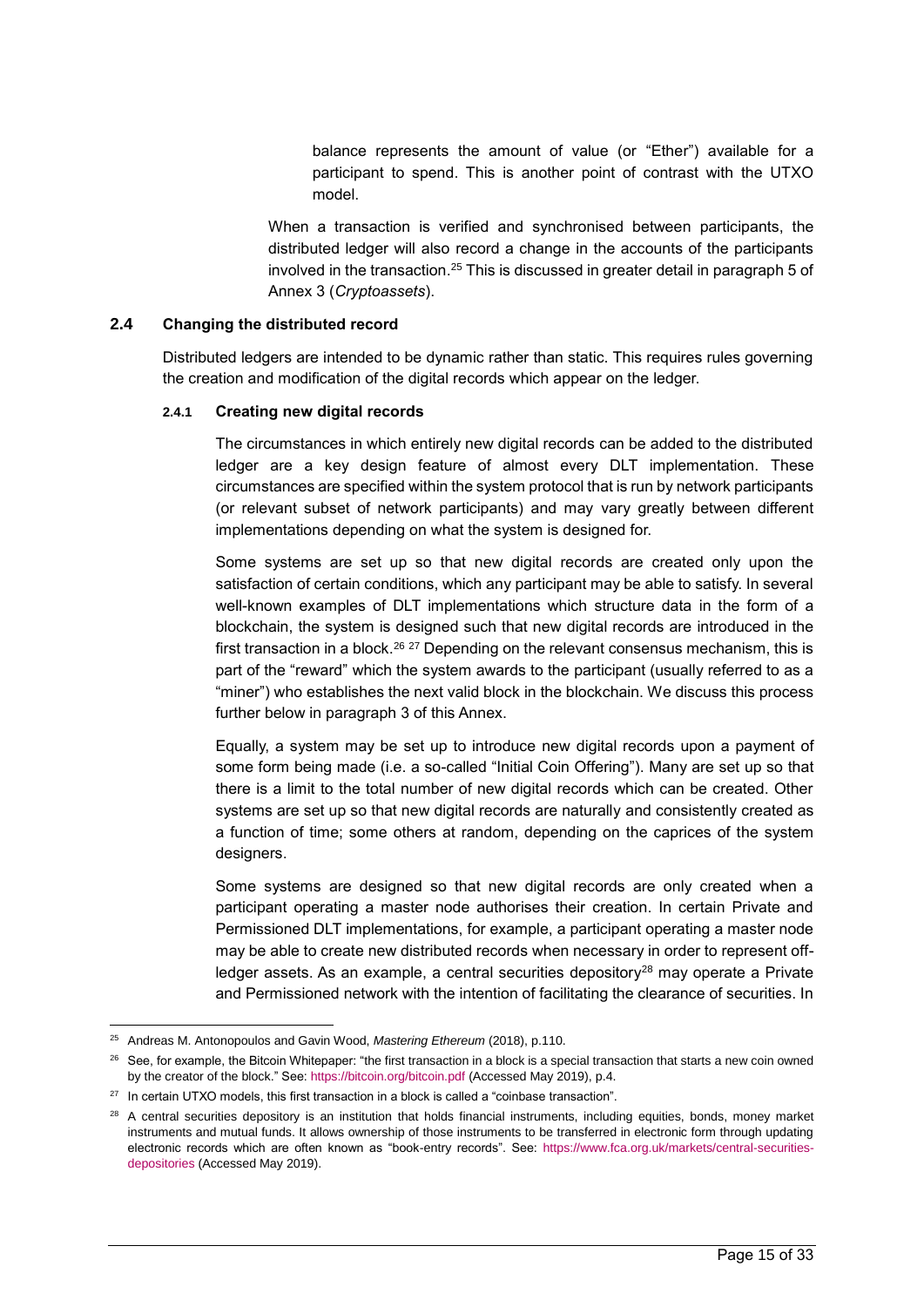such a network, the central securities depository would need to be able to create distributed records that represent the securities for which it is the registrar. In such instances, the central securities depository would typically operate the master node(s) and prohibit the operators of the other nodes from creating any additional distributed records (or, indeed, from validating any updates to those records).

#### **2.4.2 Updating existing digital records**

All DLT implementations have a set of rules for the updating of digital records recorded on the distributed ledger.<sup>29</sup> Broadly speaking, in most DLT implementations the process for updating the distributed ledger comprises five key stages:

- (i) the construction of a proposal to update the distributed ledger with a new digital record (i.e. a "transaction message"). In many cases, the proposal will be to update the distributed ledger with a digital record which indicates the possibility for another party (i.e. the "transferee") to create a new digital record (but not introduce new value) if that party can satisfy certain conditions;
- (ii) the propagation of that proposal through the relevant network, or to the relevant subset of users within the network (i.e. "broadcasting" the transaction message);
- (iii) verification checks by other participants (who have received the proposal) to ensure that the proposal complies with the system's rules;
- (iv) the further onward propagation (by the relevant network participants who have validated the proposal) of the proposal to other participants; and
- (v) the recording of the updated data on the distributed ledger. This process is driven by a technique used to ensure that the relevant participants agree that the data should be recorded on the distributed ledger, known as a "consensus mechanism". We discuss this in greater detail below in paragraph 3.3 of this Annex.

#### **2.4.3 Removing, reversing or deleting digital records**

l

The ability for participants (or a subset of participants) to override digital records or remove them from the distributed ledger is a feature which may or may not be contemplated in a given DLT implementation. These are features which may assist in certain circumstances, for example, where cryptoassets are stolen or transferred in error. Where the system rules do not contemplate these features, it may be that the only way to remedy an error is to submit a "correcting" transaction (e.g. compel the transferee to re-transfer the digital record to the transferor).

Certain DLT implementations may be more likely to include these features. In certain Private and Permissioned networks, for example, it may be crucial for a master node to have the right to override transactions which fall foul of applicable law.

 $29$  Technically, when an existing digital record is "updated", a new digital record is created with that updated information. The distinction between this and the "creation" of entirely new digital records (discussed above in paragraph 2.4.1 of this Annex) comes down to whether new "value" is introduced into the system. In this context, "value" is a matter of system design rather than any objective wealth-based concept. New digital records which do not, as a matter of system design, introduce new value into the system can loosely be understood as "updates" to existing digital records, whereas new digital records which do introduce value can loosely be understood as "creations" of entirely new digital records.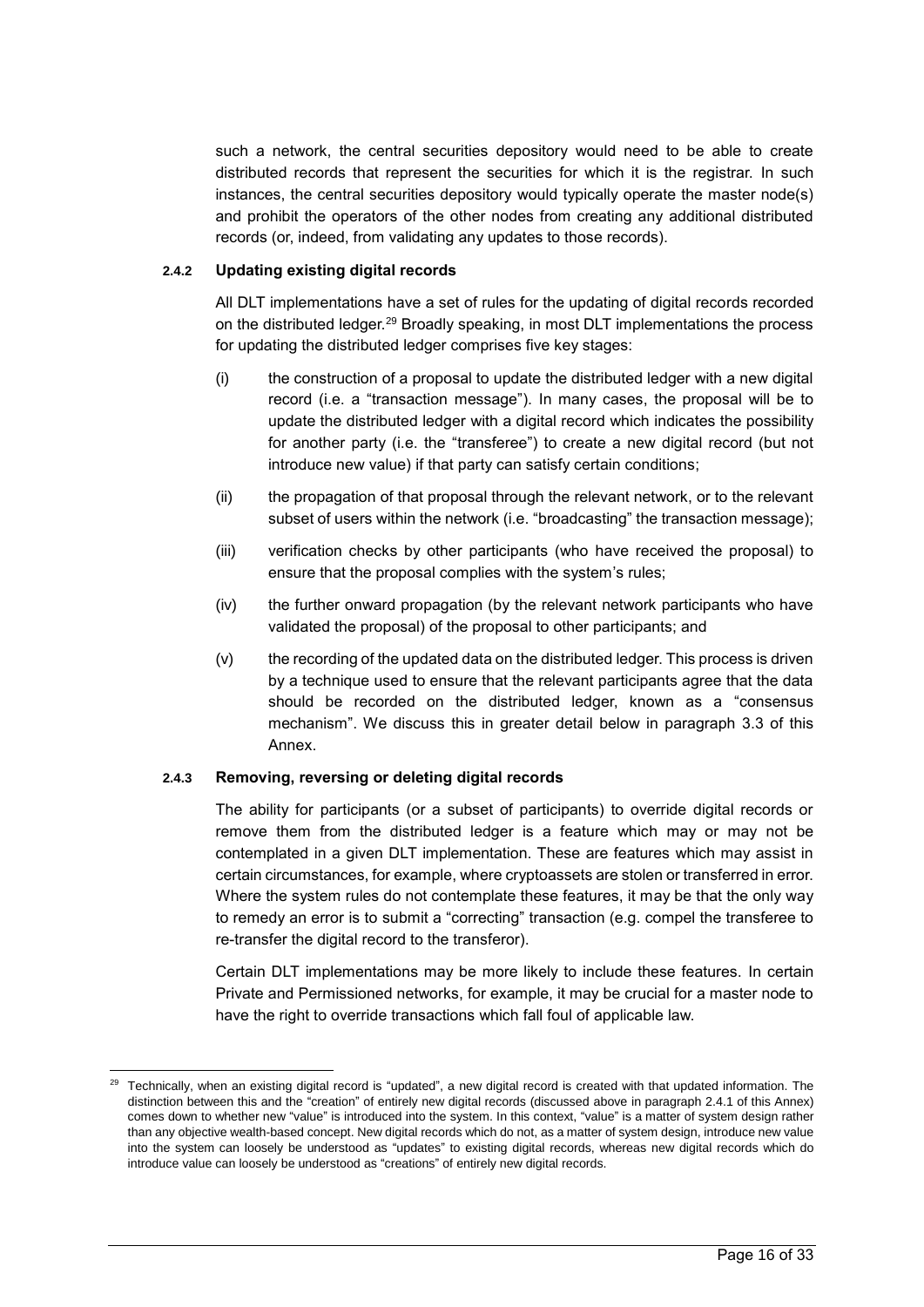#### **3 Outline of key features of DLT**

#### **3.1 Authenticity, exclusivity and double-spend**

With any "transfer" of valuable data, recipients will need to know that the data is authentic and not counterfeit; that the same data has not been transferred more than once (i.e. "double-spent"); and that such data is exclusively usable or "spendable" by the recipient.

Historically, these challenges have been dealt with in two ways: (i) by using physical certificates with unique identifiers; and (ii) by employing independent third parties to keep a record of the transactions.<sup>30</sup>

Electronic data which does not appear in a physical format is more or less (depending on the way in which it is held) susceptible of being copied. Without an infrastructure designed to protect against this, this is likely to destroy the possibility of a given electronic record having unique qualities, i.e. the scarcity of that digital record. It is also likely to mean that an individual cannot credibly claim to have exclusive control of that electronic record.

As discussed above, DLT systems are designed to offer solutions to these issues. Different DLT implementations attempt to solve these problems in different ways. However, at a high level, most use a combination of the following:

- (i) a network validation or verification process, in which participants (or a subset of participants) check that a proposed change to the ledger complies with the system rules. This will usually involve checking:
	- (a) that a proposal to update a given digital record comes from an individual who is, as a matter of system design, entitled to propose that update (i.e. to ensure "exclusivity"); and
	- (b) that a proposal to update the same digital record has not already been made or recorded on the distributed ledger (i.e. to ensure no "double-spend"); and
- (ii) the agreement among participants (or a subset of participants) that certain proposed changes (which have been verified) are then maintained on the distributed ledger.

We discuss each of these features below.

#### **3.2 Validation process**

l

#### **3.2.1 Exclusivity**

Different DLT implementations deal with exclusivity in different ways. For example, in the context of financial markets, a central securities depository may run a Private and Permissioned network for securities clearance and, while its clearing members may operate nodes on that network, the central securities depository's master node may want to preserve additional rights for itself (or its regulators) to validate transactions. In such systems, the central securities depository may be able to ensure exclusivity by acting as a trusted third party.

<sup>30</sup> Sarah Green, "Cryptocurrencies: The Underlying Technology", *Cryptocurrencies in Public and Private Law*, edited by David Fox and Sarah Green (2019), p.2.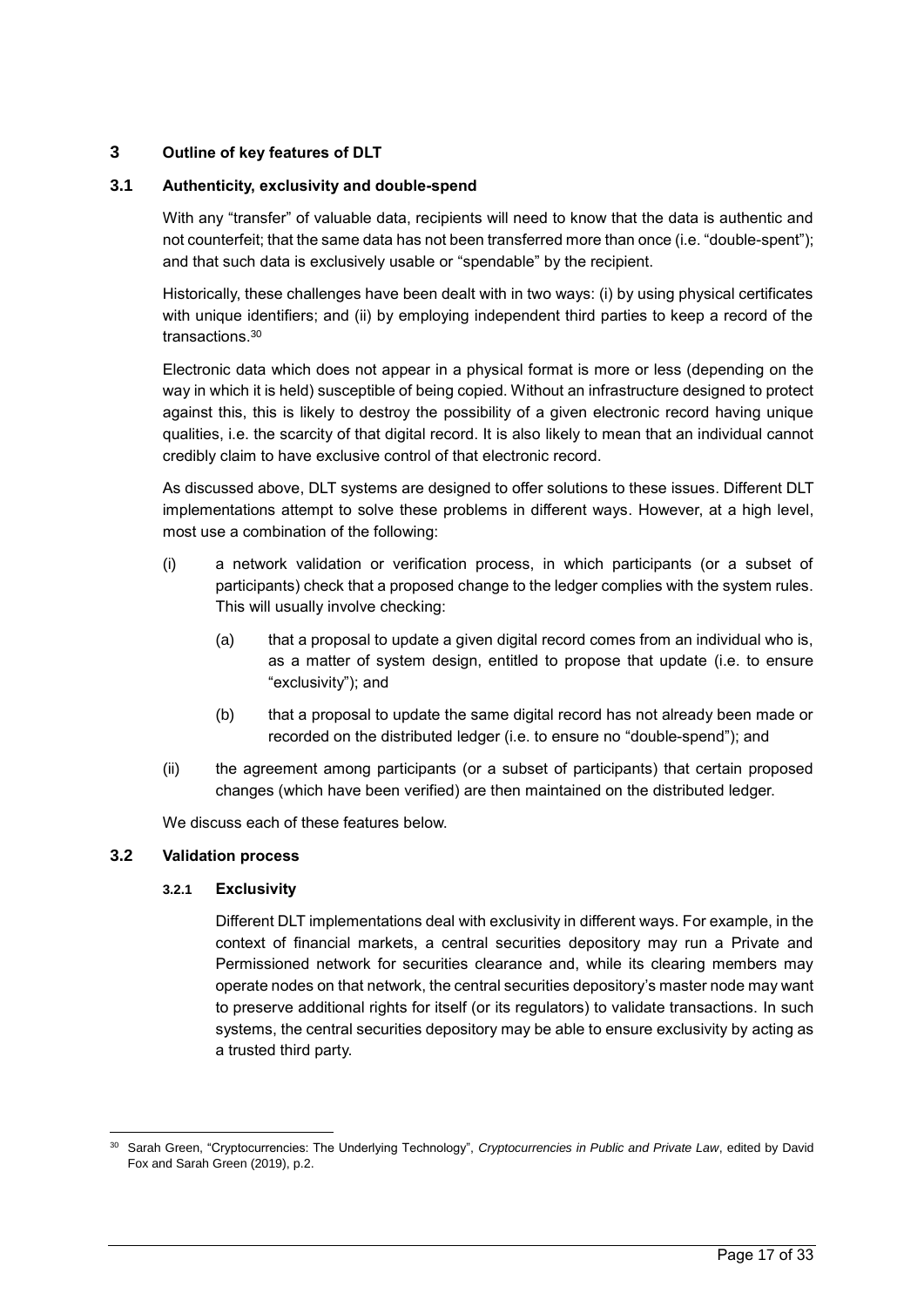However, many DLT implementations attempt to achieve exclusivity by utilising publicprivate key cryptography. At a high level, public-private key (or "asymmetric" <sup>31</sup>) cryptography involves a party (who we can imagine as the "transferor") encrypting that data in such a way that only another party (who we can imagine as the "transferee") who has access to something or information which can decrypt the data is able to decrypt it.

This process relies on "hashing" certain data inputs. At a high level, "hashing" is the function that transforms input data into a unique, fixed-length data string (known as the "hash") which, practically speaking, $3^2$  is impossible to reverse to produce the inputs.  $3^3$ An illustration of how this works is provided below by reference to the well-known "Secure Hash Algorithm 256" ("**SHA256**") hash algorithm which, when applied to the sequence of letters "abc", has the following SHA256 hash (expressed in hexadecimal<sup>34</sup>):

*ba7816bf-8f01cfea-414140de-5dae2223-b00361a3-96177a9c-b410ff61-f20015ad*. 35

This hash can be used as a unique identifier of the above text as: (i) if any punctuation or word were changed, a different hash would result; and (ii) in relation to the SHA256 hash algorithm, it is practically impossible to find another text that results in exactly the same hash.<sup>36</sup>

The transaction message created by a transferor will include a locking script which can only be satisfied by the transferee hashing their "private" key with certain other data to form a signature.

A private key is a string of data that is generated based on a random number (known as a "seed"). It is part of a participant's "public-private key" pairing, the other part being the participant's unique "public" key, with the "public" key being the hash of the private key. For a given DLT implementation, certain software enables participants to generate these key pairs.<sup>37</sup>

The locking script works by identifying within it the transferee's public key. The public key is usually freely viewable for any participant in the relevant network. However, due to the hashing process, practically speaking, it is not possible to derive the private key from the public key.

<sup>&</sup>lt;sup>31</sup> It is referred to as "asymmetric" as the key that is used to encrypt the relevant data is different from the key used to decrypt it. See Imran Bashir, *Mastering Blockchain: Distributed Ledger Technology, Decentralization, and Smart Contracts Explained, 2nd Edition* (2018), p.81.

<sup>32</sup> We understand it is theoretically possible to discover the inputs to which the hashing algorithm has been applied. Were it to become easier to do this, there is a question as to whether any legal analysis would need to change to reflect this.

<sup>&</sup>lt;sup>33</sup> See the EU Blockchain Observatory report, p.28. The report is accessible here: [https://www.eublockchainforum.eu/sites/default/files/reports/report\\_scalaibility\\_06\\_03\\_2019.pdf](https://www.eublockchainforum.eu/sites/default/files/reports/report_scalaibility_06_03_2019.pdf) (Accessed May 2019).

<sup>&</sup>lt;sup>34</sup> Hexadecimal (or hex) is a system which uses 16 digits (being 0 1 2 3 4 5 6 7 8 9 A B C D E F) in order to represent binary sequences. Each hex digit reflects a 4-bit binary sequence.

<sup>35</sup> See:<https://www.movable-type.co.uk/scripts/sha256.html> (Accessed May 2019).

<sup>36</sup> Sarah Green, "Cryptocurrencies: The Underlying Technology", *Cryptocurrencies in Public and Private Law*, edited by David Fox and Sarah Green (2019), p.3.

<sup>&</sup>lt;sup>37</sup> In the context of many DLT implementations, a user typically gains access to a public/private key pairing through a "wallet". A "wallet" refers to the software that allows users to generate master public-private key pairs from a seed number. This software can be used offline (i.e. without a connection to the associated DLT network). The term "wallet" is also, however, used to refer to an online application which displays all coin addresses (or public keys) of a user, and to provide this information accurately, the wallet needs to be online or connected to a blockchain file, which it uses as its source of information.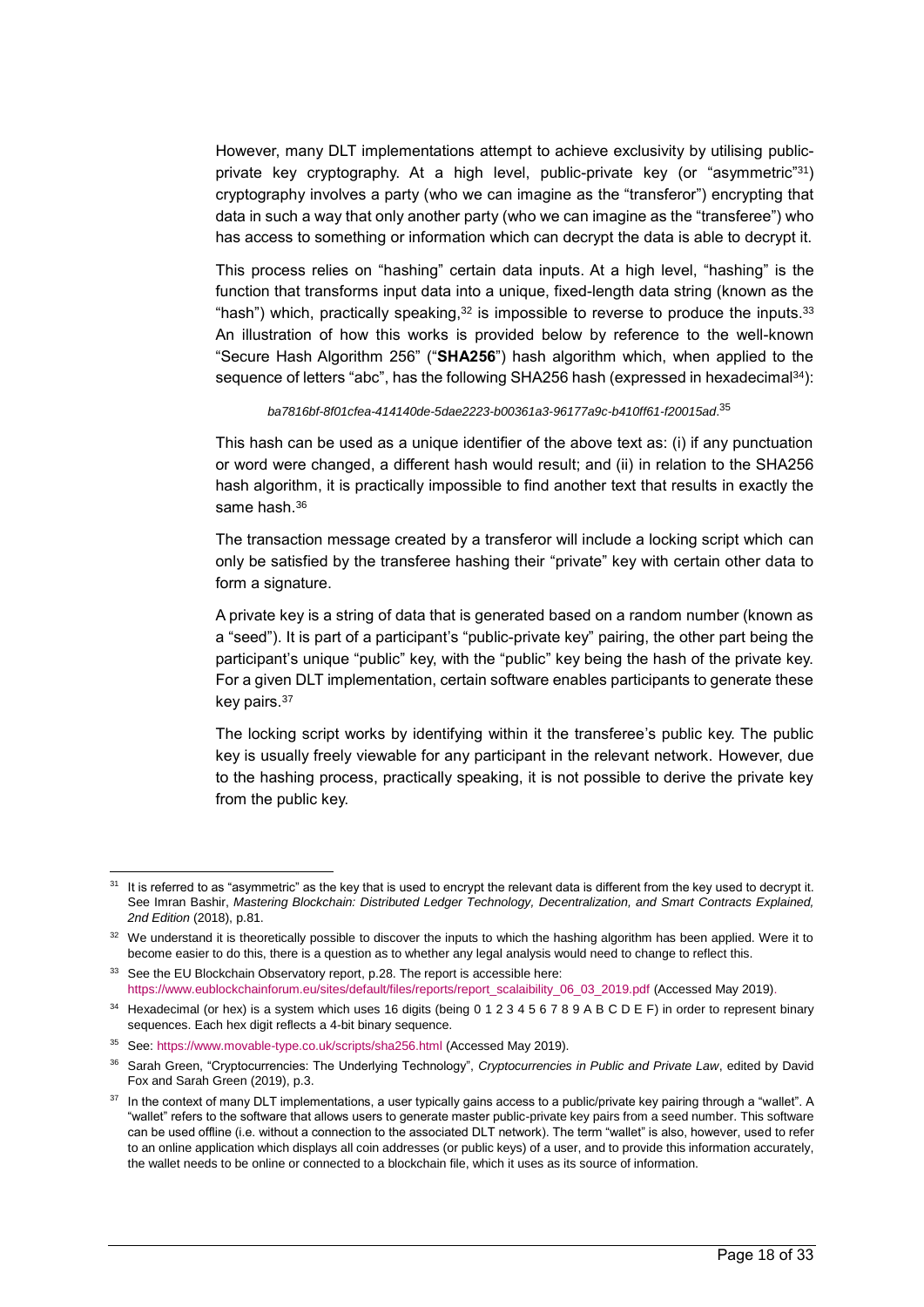It is, however, easy to verify that a signature can only have been provided by someone with knowledge of the private key linked to the public key. Consequently, in DLT implementations which use public-private key cryptography, validating participants will need to check that a proposal from a participant to update the distributed ledger used the appropriate private key.

#### **3.2.2 Double-spend**

In addition to checking that a proposal to change the distributed ledger is made by an individual entitled to do so, validators must also check that this same proposal has not already been made.

The checks which are carried out for this purpose are very specific to the DLT implementation. We discuss these further below in the context of the UTXO model and the Account-Based model in paragraphs 4.3 and 5.2 of Annex 3 (*Cryptoassets*).

#### **3.3 Synchronising the distributed record**

All DLT implementations use a technique to ensure there is agreement between participants (or a relevant subset of participants) as to what digital records are maintained as part of the distributed ledger. This technique is often referred to as a "consensus mechanism". It is the consensus mechanism which determines whether a validated proposal to update a digital record (i.e. one which participants (or a relevant subset of participants) have verified as complying with the system's rules) forms part of the distributed ledger.

Many of the Public and Permissionless implementations rely on majorities of participants to agree on what is recorded on the distributed ledger. In such circumstances, if any participants alter or modify the content of any given record once it is recorded, it would also have to compete to persuade all nodes that the new content is correct.<sup>38</sup> It may be possible to do this, for example, if an individual has sufficient control over a majority (i.e. greater than 50%) of the nodes in the network – this is what is referred to as a 51% attack.<sup>39</sup> However, the larger the network the more difficult (and expensive) this becomes. Of course, this may be easier to achieve depending on the majority threshold required for the validation and distribution of new records.

There are a range of different consensus mechanisms. Two well-known examples are: $^{40}$ 

(i) "**Proof of work**". This relies on a user proving that adequate computational resource has been spent before a record of transactions can be accepted as part of the distributed ledger. This function is performed by "miners", who are network participants who compete to establish new distributed records.<sup>41</sup>

In the context of many blockchain implementations which rely on proof of work as the consensus mechanism, once a transaction is verified as conforming to the system rules, it is included in a proposed block by a node for "mining" (although at this stage it remains

l <sup>38</sup> Sarah Green, "Cryptocurrencies: The Underlying Technology", *Cryptocurrencies in Public and Private Law*, edited by David Fox and Sarah Green (2019), p.4.

<sup>&</sup>lt;sup>39</sup> Where a DLT implementation relies on a trusted central authority or master node to assist with securing the integrity of data that is recorded, it may have less need to rely on this form of cryptographic linking between blocks, as the central authority may itself maintain the integrity of the ledger by acting as the sole party entitled to update it.

<sup>&</sup>lt;sup>40</sup> Note that the mechanism by which consensus is reached varies depending on the particular implementation and is unspecific to whether it follows the UTXO model or the Account-Based model.

<sup>&</sup>lt;sup>41</sup> In most DLT systems, all miners will also be nodes, but not all nodes will be miners.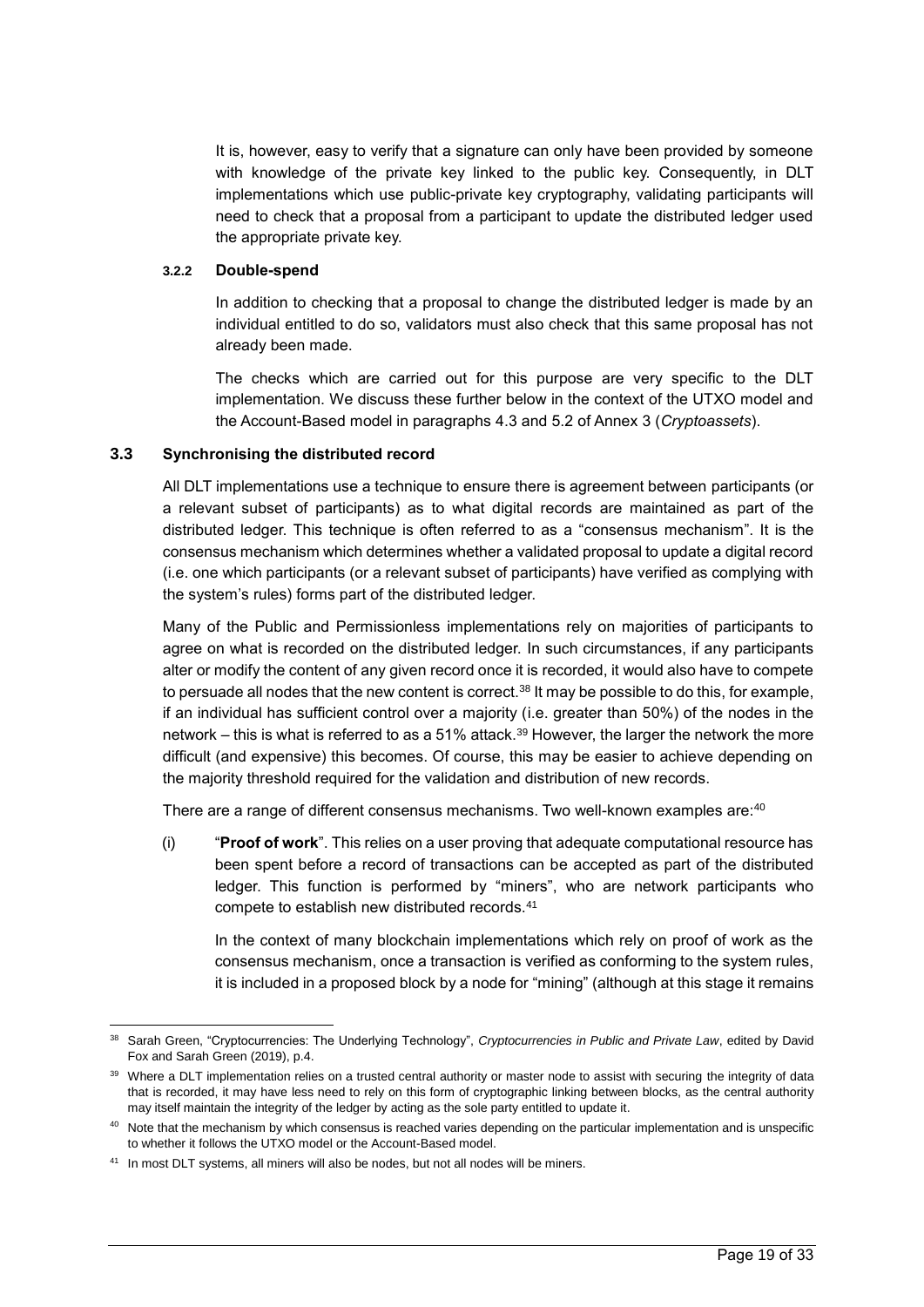an "unconfirmed transaction"). "Mining" is the process by which blocks are added to the blockchain. The block is validated by a miner performing a "proof of work" computational puzzle. The puzzle is intended to require many computational steps without shortcuts.<sup>42</sup> Once the puzzle is solved, the successful miner can broadcast the block with the puzzle solution in it and it is very easily verified by other nodes (who may or may not be miners) on the network. Once verified by the majority of nodes, the block is added to the blockchain.

(ii) "**Proof of stake**". This relies on a user proving that it has a stake in the system that is sufficient to prevent it from acting in a malicious/fraudulent manner. Users competing to establish new blocks must construct a particular type of transaction which locks up their balance as a form of "deposit". Validators then take turns proposing and voting on the next valid block, and the weight of each vote depends on the size of the validator's deposit, with each validator shouldering the risk that they lose their deposit if the block they vote on is rejected by the majority of validators.<sup>43</sup>

In the context of many Private and Permissioned networks, as restrictions are placed on the population of entities who may operate nodes, a consensus mechanism dependent upon a majority of nodes may be less important. Further, where such networks include one or more master node(s), the master node(s) may act as the final and absolute truth for the network rather than relying on other nodes to establish consensus on what is recorded on the ledger.

#### **3.4 Summary**

Most DLT implementations attempt to ensure that certain digital records cannot be copied and can only be modified by someone entitled to modify them. In many implementations, publicprivate key cryptography enables an individual to provide evidence of an entitlement to modify the relevant data, and it also excludes anyone other than the participant who has knowledge of the relevant private key from being able to modify further the relevant data. The consensus mechanism and distributed nature of the database can prevent double-spend, as any attempt to spend the same data twice would not achieve the consensus necessary for validation and recording.

The Bitcoin Whitepaper sums up the combined effect of the different technologies as follows:

*We have proposed a system for electronic transactions without relying on trust. We started with the usual framework of coins made from digital signatures, which provides strong control of ownership, but is incomplete without a way to prevent double-spending. To solve this, we proposed a peer-to-peer network using proof-of-work to record a public history of transactions that quickly becomes computationally impractical for an attacker to change if honest nodes control a majority of CPU power.*<sup>44</sup>

l <sup>42</sup> Anthony Lewis (1 September 2015), "A Gentle Introduction to Bitcoin", See: [https://bitsonblocks.net/2015/09/01/a-gentle](https://bitsonblocks.net/2015/09/01/a-gentle-introduction-to-bitcoin/)[introduction-to-bitcoin/](https://bitsonblocks.net/2015/09/01/a-gentle-introduction-to-bitcoin/) (Accessed May 2019).

<sup>43</sup> Andreas M. Antonopoulos and Gavin Wood, *Mastering Ethereum* (2018), p.321.

<sup>44</sup> See:<https://bitcoin.org/bitcoin.pdf> (Accessed May 2019), p.8.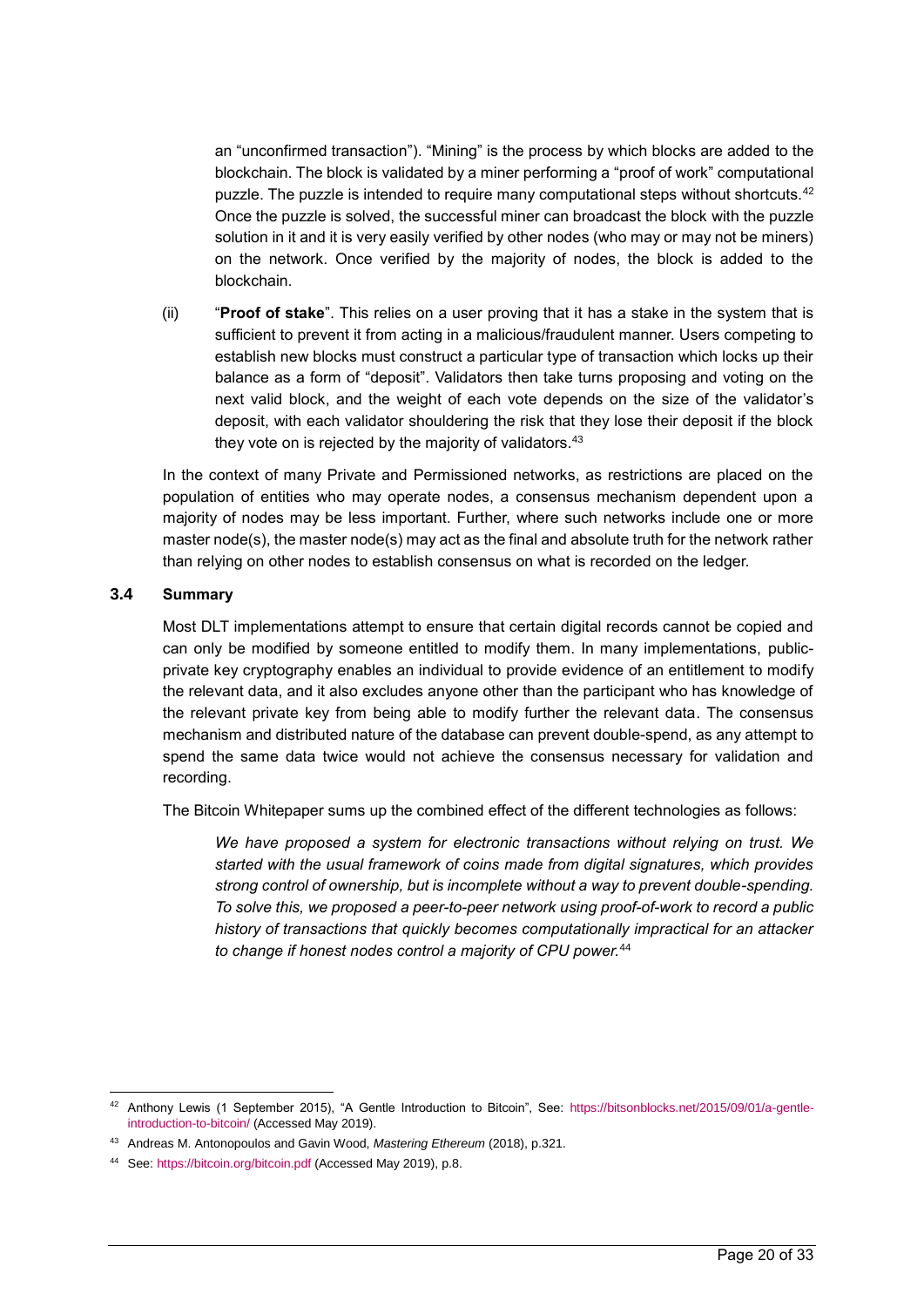# <span id="page-20-0"></span>**Annex 3 Cryptoassets**

#### **1 Introduction**

Cryptoassets are no longer merely a technological concept. Increasingly, they are entering the consciousnesses of governments, regulators, bankers, accountants, lawyers and academics.

Many regulatory authorities have assessed, from a regulatory perspective, various types of cryptoassets (and services related to them) for their respective jurisdictions, which has required such authorities to attempt to define what they are.<sup>45</sup>

However, for the purposes of English private law, there is no general definition of a cryptoasset, and the UKJT recognises that there may exist a great deal of uncertainty as to what is meant, or what is being described, when the term is used.

We do not seek to address the semantic uncertainties of the term "cryptoasset" in this consultation paper by advancing a legal definition of the term. However, for the purposes of informing the answers to be provided in the Legal Statement, we set out below high-level descriptions of certain of the key technical features of technologies which are commonly understood to support cryptoassets.

#### **2 Technical features**

l

Broadly speaking, the term "cryptoasset" is often used to describe something which is, or of which at least a component is, represented by certain data (often, although not necessarily, recorded on a distributed ledger) which, by virtue of the design of a broader system, can only be updated upon the satisfaction of specific conditions. As discussed in paragraph 3 of Annex 2 (*Overview and key features of DLT*), these conditions usually involve: (i) public-private key cryptography to evidence the authenticity of the participant proposing the update; and (ii) a mechanism to ensure the same data has not been copied or updated (i.e. "spent") twice.

As noted in paragraph 2.3 of Annex 2 (*Overview and key features of DLT*), there are two broad categories of DLT implementation: the UTXO model and the Account-Based model. Broadly, all DLT implementations will conform to one of these models, and both models can support either a Public and Permissionless network or a Private and Permissioned network. We provide further descriptions of the data that is stored, and how it is updated, in both models below in paragraphs 4 and 5 of this Annex.

Consequently, from a technical perspective, despite different DLT networks being designed for different purposes, the distributed records that appear in both which are commonly understood to comprise (whether in whole or in part) cryptoassets may share substantially similar technical features. We illustrate this below in paragraph 3 of this Annex.

<sup>&</sup>lt;sup>45</sup> The Cryptoassets Taskforce (comprising HM Treasury, the Financial Conduct Authority and the Bank of England), for example, has advanced a broad definition of a cryptoasset as a type of "cryptographically secured digital representation of value or contractual rights that uses some type of DLT and can be transferred, stored or traded electronically". See paragraph 2.10 of the Cryptoassets Taskforce: final report (October 2018). See: [https://assets.publishing.service.gov.uk/government/uploads/system/uploads/attachment\\_data/file/752070/cryptoassets\\_task](https://assets.publishing.service.gov.uk/government/uploads/system/uploads/attachment_data/file/752070/cryptoassets_taskforce_final_report_final_web.pdf) [force\\_final\\_report\\_final\\_web.pdf](https://assets.publishing.service.gov.uk/government/uploads/system/uploads/attachment_data/file/752070/cryptoassets_taskforce_final_report_final_web.pdf) (Accessed May 2019). Many regulators have gone on to draw a distinction between different types of cryptoassets, being "exchange tokens", "security tokens" and "utility tokens". See also the Financial Conduct Authority's consultation on the regulatory characterisation and treatment of cryptoassets (accessible here: <https://www.fca.org.uk/publication/consultation/cp19-03.pdf> (Accessed May 2019)).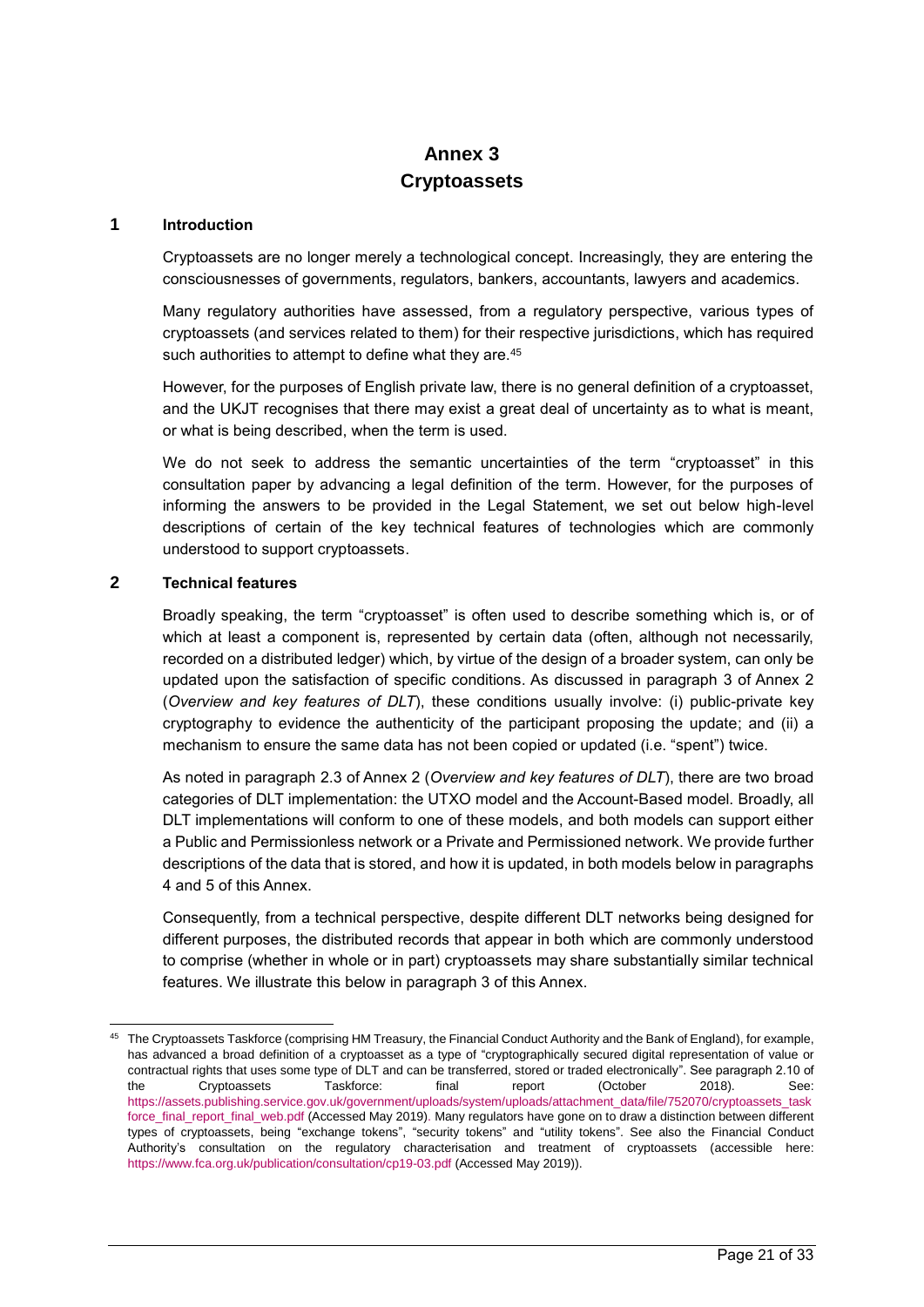#### **3 Types of cryptoasset and other distributed records**

l

The current most common purpose of DLT implementations is to facilitate an electronic means of exchange between different participants on the same network (a so-called "exchange token"). In such implementations, the data referred to as the "cryptoasset" does not provide any rights to anything outside of the "network". Bitcoin and Ether are examples of this type of cryptoasset.

However, the data infrastructure used within a system designed to facilitate "exchange tokens" can also be used as a means to facilitate the representation of legally enforceable rights of a participant. For example, systems may be set up where certain distributed digital records are intended to represent: (i) ownership of an off-ledger, real-world asset, such as a commodity; (ii) an entitlement to repayment of a specific sum of money; or (iii) an entitlement to a share in future profits of a company or project. The latter two examples are often referred to, in the context of financial services regulation, as "security tokens".<sup>46</sup> With such a use case, a separate mechanism is required in order to link the distributed digital record with the rights that distributed digital record purportedly represents. For example, where a DLT system is designed with the purpose of representing a bond in so-called "token" format, a separate legal document containing the covenant of the bond issuer to pay the "holder" of the cryptoasset would be required and would need to specify, for example, that the person or entity who has knowledge of the relevant private key corresponding to the DLT record is entitled to payment from the bond issuer, or otherwise define how the "holder" may be identified and assert its payment entitlement. 47

In such use cases, what is meant by the term "cryptoasset" may be less clear. The term is often used to refer to the combination of the distributed digital record and the legally enforceable rights (created separately) which that distributed digital record is intended to represent. <sup>48</sup> However, the distributed digital records themselves (quite apart from the separately created enforceable legal rights) may share substantially similar technical features to the distributed digital records that appear in the context of an "exchange token". 49

Consequently, any analysis of the legal status of "cryptoassets" should involve a consideration of these distributed digital records separately to the rights purportedly represented by them.

<sup>46</sup> The Financial Conduct Authority ("**FCA**") defines "security tokens" as those cryptoassets that meet the definition of a "specified investment" as set out in the Financial Services and Markets Act 2000 (Regulated Activities) Order 2001, and possibly also a "financial instrument" under Directive 2014/65/EU (MiFID II). For example, these cryptoassets have characteristics which mean they are the same as or akin to traditional instruments such as shares, debentures or units in a collective investment scheme. Security tokens are the type of cryptoasset which falls within the FCA's regulatory perimeter. For further details please see the FCA's Guidance on Cryptoassets, CP19/03, accessible at: <https://www.fca.org.uk/publication/consultation/cp19-03.pdf> (Accessed May 2019).

<sup>&</sup>lt;sup>47</sup> As Private and Permissioned networks provide participants with greater levels of control over who participates, how cryptoassets come into existence and how they are transferred, Private and Permissioned DLT implementations are often seen as being more suitable for the development of a "security token" structure. However, in theory, it is certainly possible for a cryptoasset in a Public and Permissionless network to amount to a "security token", for example, if a separate legal mechanism provides that ownership of a cryptoasset in such network entitles the participant who knows the relevant private key to a payment, or otherwise defines how the "holder" may be identified and assert its entitlement.

<sup>48</sup> See, for example, the reference to "security tokens" in paragraph 2.11 of the Cryptoassets Taskforce: final report (October 2018). See: [https://assets.publishing.service.gov.uk/government/uploads/system/uploads/attachment\\_data/file/752070/cryptoassets\\_task](https://assets.publishing.service.gov.uk/government/uploads/system/uploads/attachment_data/file/752070/cryptoassets_taskforce_final_report_final_web.pdf)

[force\\_final\\_report\\_final\\_web.pdf](https://assets.publishing.service.gov.uk/government/uploads/system/uploads/attachment_data/file/752070/cryptoassets_taskforce_final_report_final_web.pdf) (Accessed May 2019).

<sup>49</sup> We note that several well-known DLT implementations are commonly thought of as not relying on "native" cryptoassets as part of the consensus mechanism, unlike Bitcoin or Ethereum. However, as these DLT implementations utilise either the UTXO model or the Account-Based model, the data recorded on the distributed shares similar features to that recorded on the distributed ledger in DLT implementations which do rely on "native cryptoassets". An example of this is R3's Corda, which utilises the UTXO model, but is not commonly thought of as relying on a "native" cryptoasset.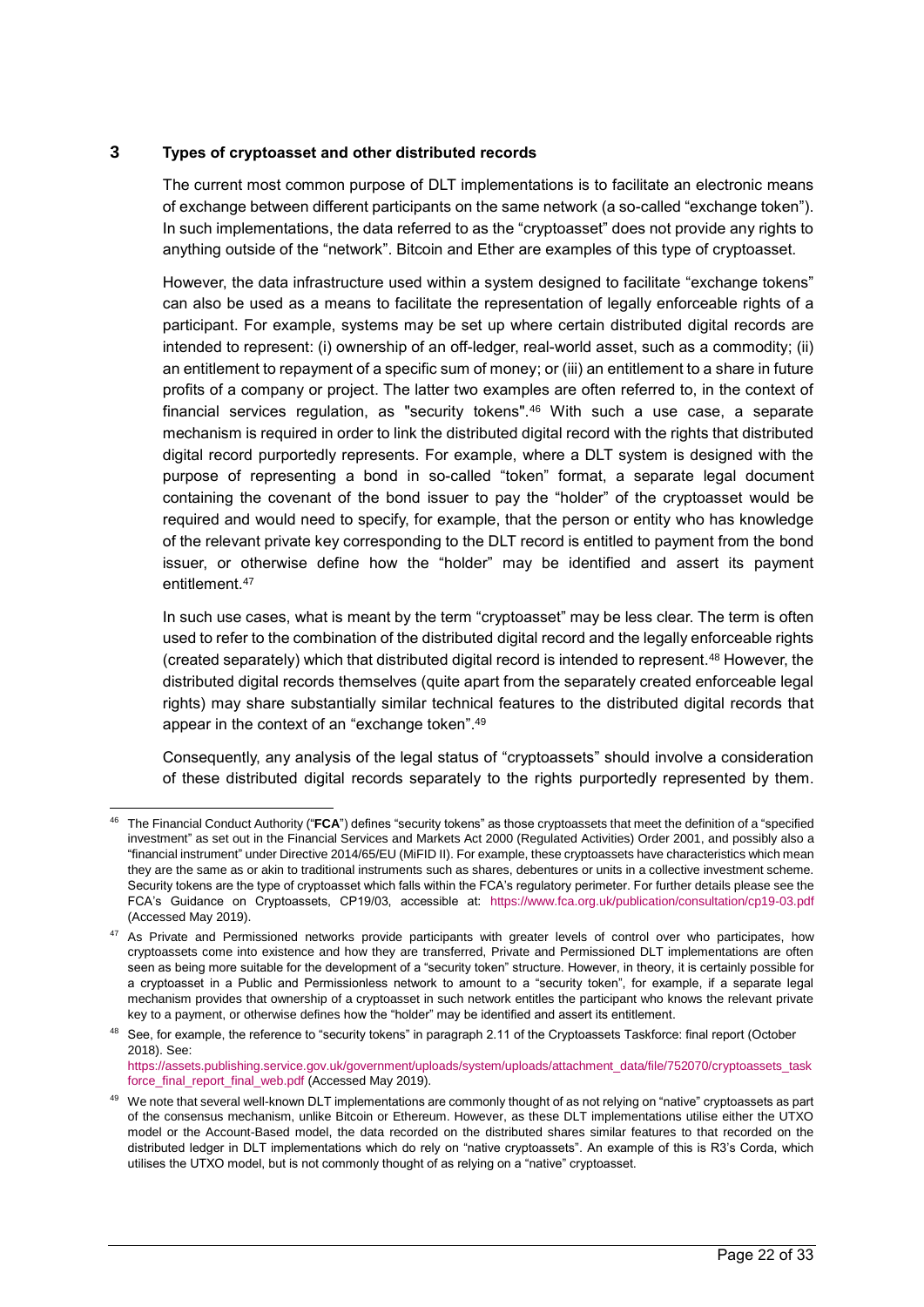Given the similarities with respect to what appears on the distributed ledger, it may be that the legal analysis with respect to the distributed digital records utilised in a "security token" structure is the same as the legal analysis for the distributed digital records utilised in an "exchange token" structure.

The same point can be made with respect to DLT implementations where similar distributed digital records are intended to be used to:

- (i) evidence (rather than constitute) a participant's title to an off-ledger, real-world asset. For example, some financial institutions may operate a DLT network (likely a Private and Permissioned network) for use as their books and records to record transactions and account positions; or
- (ii) confer on participants the right to access a specific product or service that is provided on the DLT network or outside it (i.e. so-called "utility tokens" <sup>50</sup>).

#### **4 Cryptoassets (or distributed records) in the UTXO model**

In the case of certain cryptoassets, what is really being referred to is an "unspent transaction output" or "UTXO". Below, we draw on the explanations provided above in Annex 2 (*Overview and key features of DLT*) and elaborate on them in the context of UTXOs.

#### **4.1 Representation as an "output" within a transaction**

A UTXO is represented by a unique string of data, manifested as a readable sequence of characters.<sup>51</sup> It is viewable as a data entry, along with several other related data entries, within the digital record comprising a "transaction" appearing on the distributed ledger. It is usually identified in the "output" field within a transaction record.

Typically, the output field will contain the following sub-fields:

- (i) **Value**. This is the numerical value which, as a result of the transaction, is being placed at the disposal of whoever knows the private key associated with the public recipient address. It is important to note that, in constructing a transaction message, the constructor could theoretically put whatever value they so desired; at the stage of transaction message construction, the value is not constrained by the values of UTXO already available for the message constructor to spend. The constraint on this is imposed by the other participants in the network who, in conducting the transaction validation check, would reject the proposed transaction as invalid on the grounds that the "outputs" do not have any previous associated "input" (see paragraph 4.3 of this Annex below). This rejection will necessarily happen as a result of the system protocol.
- (ii) **Locking script**. <sup>52</sup> This is a script which stipulates what conditions must be fulfilled for that value to be placed at the disposal of another participant.

In a standard transaction where one party ("**P1**") aims to place value at the disposal of another participant ("**P2**"), this will be a requirement for P2 to provide: (i) P2's public key

<sup>&</sup>lt;sup>50</sup> See paragraph 2.11 of the Cryptoassets Taskforce: final report (October 2018). See: [https://assets.publishing.service.gov.uk/government/uploads/system/uploads/attachment\\_data/file/752070/cryptoassets\\_task](https://assets.publishing.service.gov.uk/government/uploads/system/uploads/attachment_data/file/752070/cryptoassets_taskforce_final_report_final_web.pdf) [force\\_final\\_report\\_final\\_web.pdf](https://assets.publishing.service.gov.uk/government/uploads/system/uploads/attachment_data/file/752070/cryptoassets_taskforce_final_report_final_web.pdf) (Accessed May 2019).

<sup>51</sup> David Fox, "Cryptocurrencies in the Common Law of Property", *Cryptocurrencies in Public and Private Law*, edited by David Fox and Sarah Green (2019), p.143.

<sup>52</sup> In the Bitcoin system, this is referred to as "*scriptPubKey*".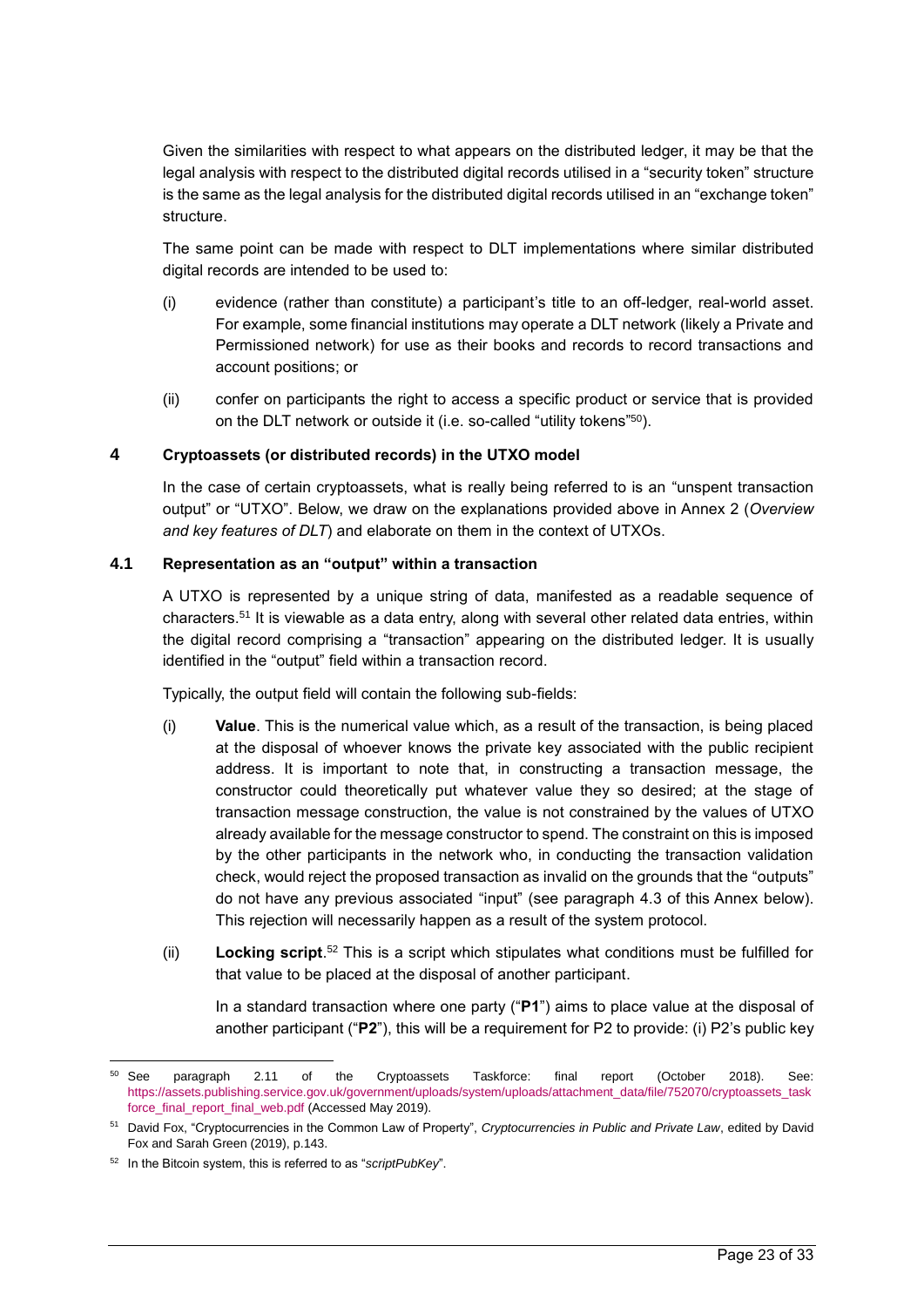that, when hashed, matches the address embedded by P1 in the locking script (which will be P2's address); and (ii) a signature to prove that P2 knows the private key corresponding to P2's public key. Essentially, the locking script creates a cryptographic encumbrance on the specified value and can only be redeemed by the introduction of a solution to the locking script.<sup>53</sup> This solution will be provided as part of the transaction "input" which P2 uses when it wants to transfer the value associated with this output (see paragraph 4.2 of this Annex below).

It is important to note that each transaction recorded on a UTXO distributed ledger contains UTXO represented by a unique string of data. As this string of data is unique, technically speaking a "new" UTXO is created by each transaction, albeit that the transaction may not bring new "value" into the system.<sup>54</sup>

#### **4.2 UTXO "consumed" as an input**

In paragraph 4.1 of this Annex above, we outlined how UTXOs are represented as outputs within transaction data recorded on a distributed ledger. However, for a transaction to be valid in the UTXO model, it must also include "inputs". <sup>55</sup> Inputs are essentially "to-be-consumed outputs".

To illustrate this, it may be helpful to assume that a valid transfer of UTXOs has taken place between Alice and Bob, who are two participants in a UTXO system, such that those UTXOs are available for Bob (or whoever knows Bob's private key) to spend. If Bob wishes to "spend" those UTXOs by transferring them to another participant, Carol, he will need to construct a transaction message which contains inputs which reference those UTXOs. This will involve Bob constructing an input consisting of:

- (i) **a transaction identifier**. This is a data entry which is used to refer to a particular output, which consists of:
	- (a) **a transaction identification number ("TIN")**. This is used to uniquely identify the particular transaction that led to the creation of this input, i.e. the original transaction from Alice to Bob; and
	- (b) **an output identification number ("OIN")**. This is an "index" which identifies the specific output which was transferred from Alice to Bob and which is to be consumed in the transaction being assembled by Bob (i.e. this identifies a particular output (or set of outputs) to be spent in Bob's transfer to Carol); and
- (ii) **a signature script**. This is the computational script for satisfying the conditions stipulated by the locking script set by Alice when she made the original transfer to Bob, i.e. the conditions which enable Bob to consume the previous outputs as inputs for his transfer to Carol. As noted in paragraph 4.1(b) of this Annex above, in a standard transaction, to satisfy the conditions set by Alice in the locking script, Bob's signature script will be required to contain:

<sup>&</sup>lt;sup>53</sup> Andreas M. Antonopoulos, Mastering Bitcoin (2<sup>nd</sup> Edn) (2017), p.24.

<sup>54</sup> We refer to paragraph 2.4 of Annex 2 (*Overview and key features of DLT*) and, in particular, footnote 29, where we draw this distinction.

<sup>&</sup>lt;sup>55</sup> Transaction messages must also include certain other data. However, for the purposes of this consultation paper, we have not set out a detailed explanation of this additional data.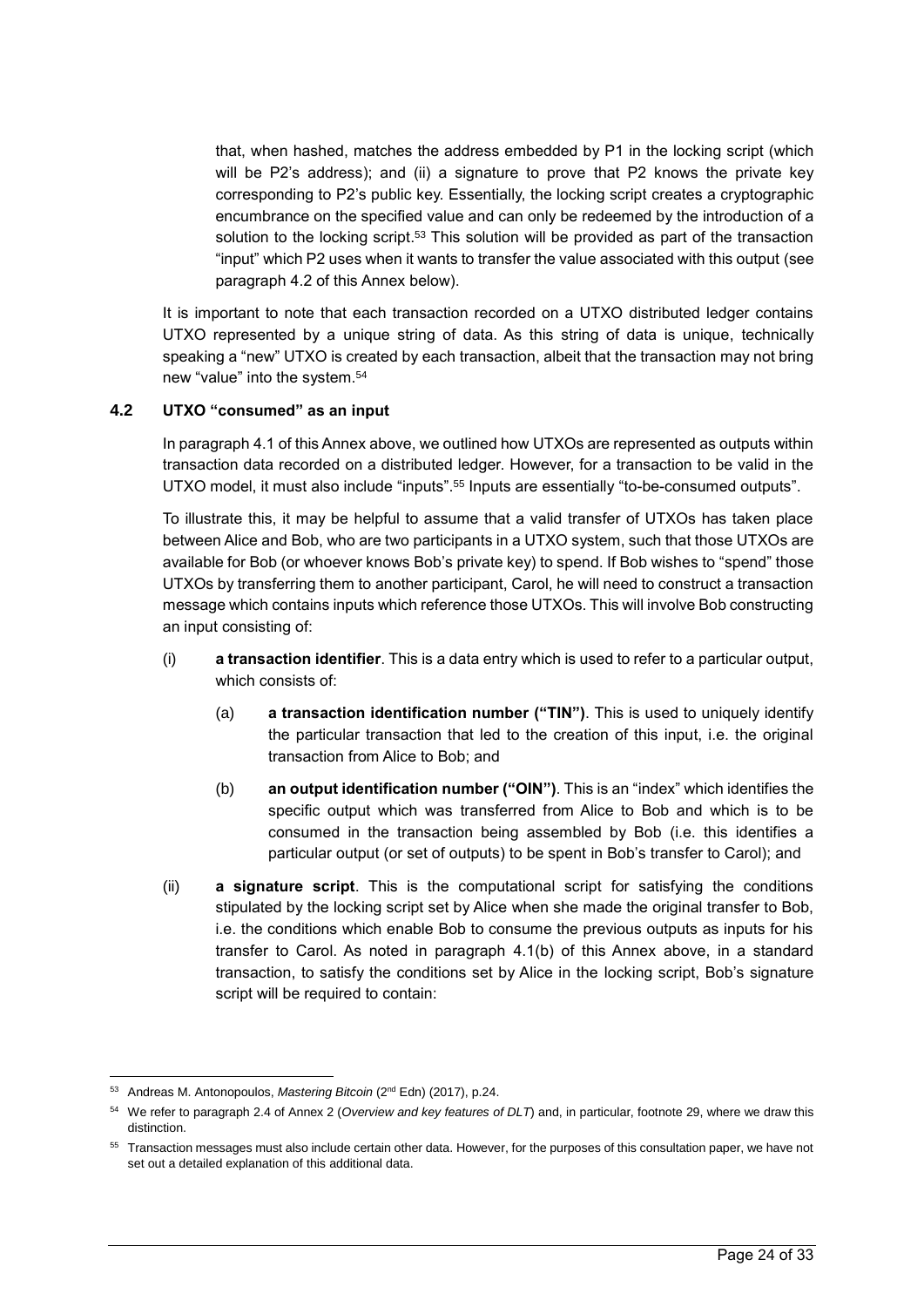- (a) Bob's public key which, when hashed, matches the address embedded in the locking script set by Alice; and
- (b) a signature to prove Bob's knowledge of the private key corresponding to that public key. This will appear as a hash of Bob's private key and certain data from the transaction between Alice and Bob. Essentially, Bob uses his private key to encrypt certain transaction data, and that transaction data can be decrypted using Bob's public key. This allows anyone to check that Bob did indeed have knowledge of the private key, which is a key part of the transaction verification process.<sup>56</sup>

For Bob's transaction to Carol to be validated by nodes on the UTXO network, in addition to the input data entry, he will need to include an output data entry containing the data set out in paragraph 4.1 of this Annex above, i.e. a "value" to be transferred to Carol and a locking script to determine how Carol is able to spend that value.

#### **4.3 Transaction validation**

l

As noted in paragraph 3.2 of Annex 2 (*Overview and key features of DLT*), the transaction validation feature is designed to help to provide participants with a degree of exclusivity in relation to UTXOs and prevent them from being "double-spent". In most UTXO models, the transaction validation exercise will involve checking that (among other things):

- (i) every transaction must prove that the sum of its inputs is greater than the sum of its outputs;
- (ii) every referenced input must be valid and not yet spent; and
- (iii) for every input, the transaction must have a signature which proves that the transferor has knowledge of the private key corresponding to the public key referenced in the relevant locking script for the outputs consumed by this input (this is the "signature script" which we discussed above in paragraph 4.2 of this Annex).

Note that no verification is made as to whether the total amount of UTXO available for a user to spend is greater than (or at least equal to) the amount proposed to be transferred in the transaction (i.e. no "account" balances are checked).

As discussed above, the population of participants who conduct this validation exercise may differ significantly between different DLT implementations, depending on what purpose the network is designed for. In certain Private and Permissioned models, recipients may be required positively to "accept" transactions and, in some models, the operator of the master node may also have the right to decline any transaction or reverse a transaction previously validated and recorded on the distributed ledger.

#### **4.4 Transactions involving multiple inputs and outputs**

The summaries above in paragraphs 4.1 and 4.2 of this Annex assume a chain of two transactions (i.e. from Alice to Bob and then Bob to Carol) which each purport to transfer the same value and, each time, only to one recipient address. However, in practice, transactions will

<sup>56</sup> The following description provided in the Bitcoin Whitepaper is helpful in illustrating this: "*We define an electronic coin as a chain of digital signatures. Each owner transfers the coin to the next by digitally signing a hash of the previous transaction and the public key of the next owner and adding these to the end of the coin. A payee can verify the signatures to verify the chain of ownership*." See[: https://bitcoin.org/bitcoin.pdf](https://bitcoin.org/bitcoin.pdf) (Accessed May 2019), p.2.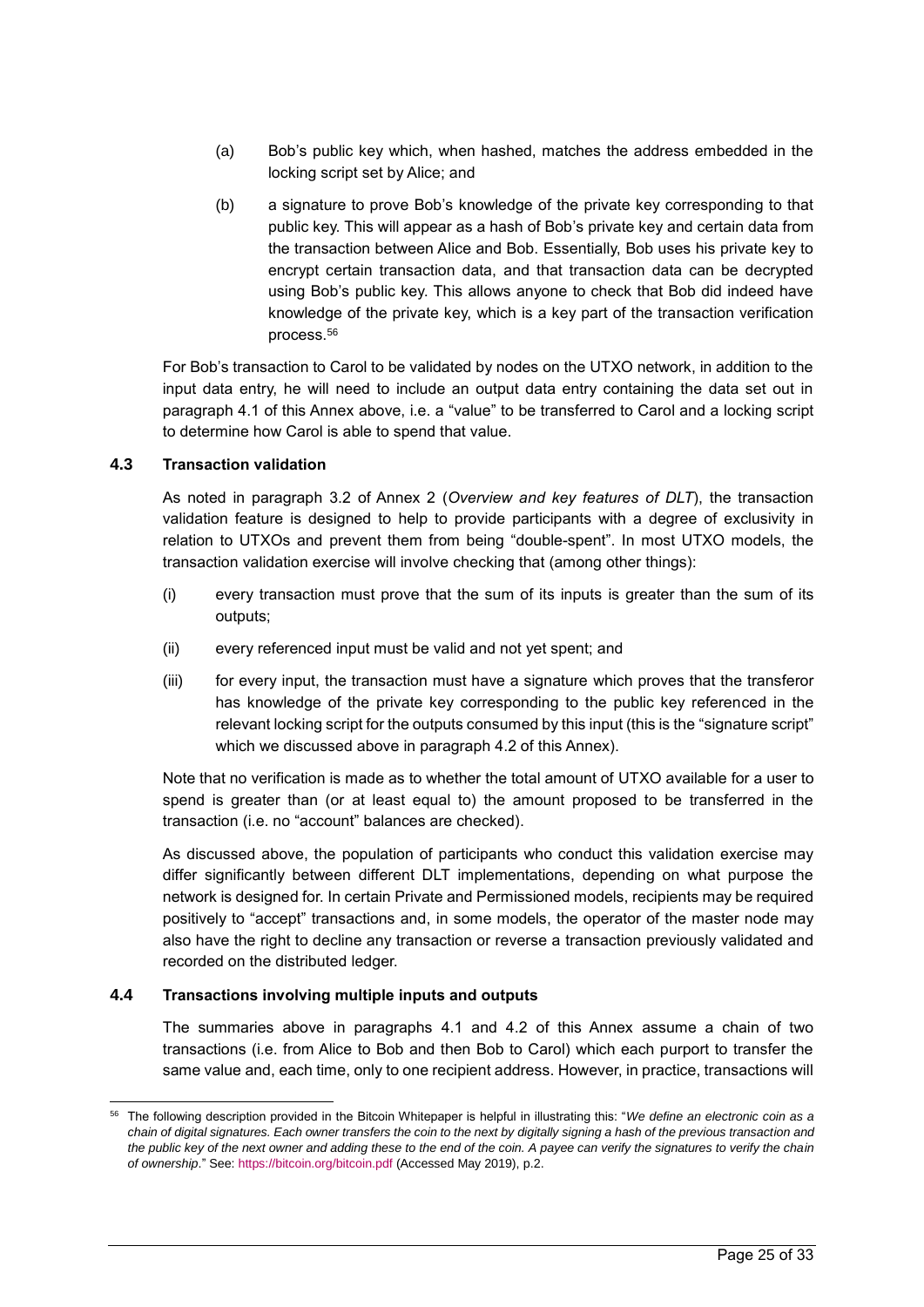often involve: (i) outputs from several different transactions; (ii) outputs being sent from more than one address of a user; (iii) outputs being sent to different recipients, each with a different address; and (iv) the transfer of only a portion of the value of a spendable output. We discuss these further below.

#### **4.4.1 Outputs from several different transactions, referencing the same public address**

Here, Alice wants to transfer UTXOs with a value of 10 to Bob from one public address. Alice's public address is referenced by two separate UTXOs with a combined value of 10, which have been received as a result of two separate prior transactions with each UTXO with a value of 5. However, Alice wants to send the two separate UTXOs with a combined value of 10 in one single transaction.

In constructing her transaction message, the "input" will consume both separate UTXOs. As a result, the transaction identifier for her transaction will include the TINs and OINs for both prior transactions. Assuming both outputs to be spent reference the same public address of Alice, Alice will be able to satisfy each associated locking script using the same private key associated with her public address. The output entry (being the new UTXO) which Alice creates will specify a value of 10 and a locking script which sets the conditions to be satisfied by Bob, referencing Bob's public address.

Once the transaction is verified and subsequently recorded in a block, Bob will be able to spend a single UTXO with a value of 10. Any transaction he constructs to transfer that UTXO will only need to reference the one TIN of the transaction from Alice to Bob, and the OIN of that same transaction, which identifies the one UTXO with a value of 10 included in the transaction.

# **4.4.2 Outputs from several different transactions, referencing different public addresses**

Here, Alice wants to send UTXO with a combined value of 10 to one public address of Bob, however she has two separate UTXOs, each with a value of five and each of which references a different public address of Alice. Alice will need to construct two transaction messages and satisfy the two locking scripts using two separate private keys. Each transaction will have to specify outputs with a value of five, and the locking script used in both would reference Bob's public address.

Once the two transactions are verified and subsequently recorded in a block, Bob will be able to spend the transferred output value of 10. Any transaction Bob constructs to transfer those outputs to Carol will need to include an input referencing both TINs of the transactions from Alice to Bob, and the OINs of the outputs (with a value of five each) of both of those transactions.

If Carol wants to transfer those UTXO with a value of 10 on to another third party, any transaction she constructs will just need to include an input which references the one TIN of the transaction from Bob to Carol, and the one OIN of the output (with a value of 10) of that transaction.<sup>57</sup>

<sup>&</sup>lt;sup>57</sup> It is important to note that what appears on the distributed ledger is not what appears in a user's "coin" wallet. Most wallet software gives the impression that "coins" are sent from and to wallets, but really it is outputs and inputs moving from transaction to transaction. When a user's wallet records a balance of 100 "coins", what this really means in the UTXO model is that the user is able to spend unspent transaction outputs with a total value equal to 100.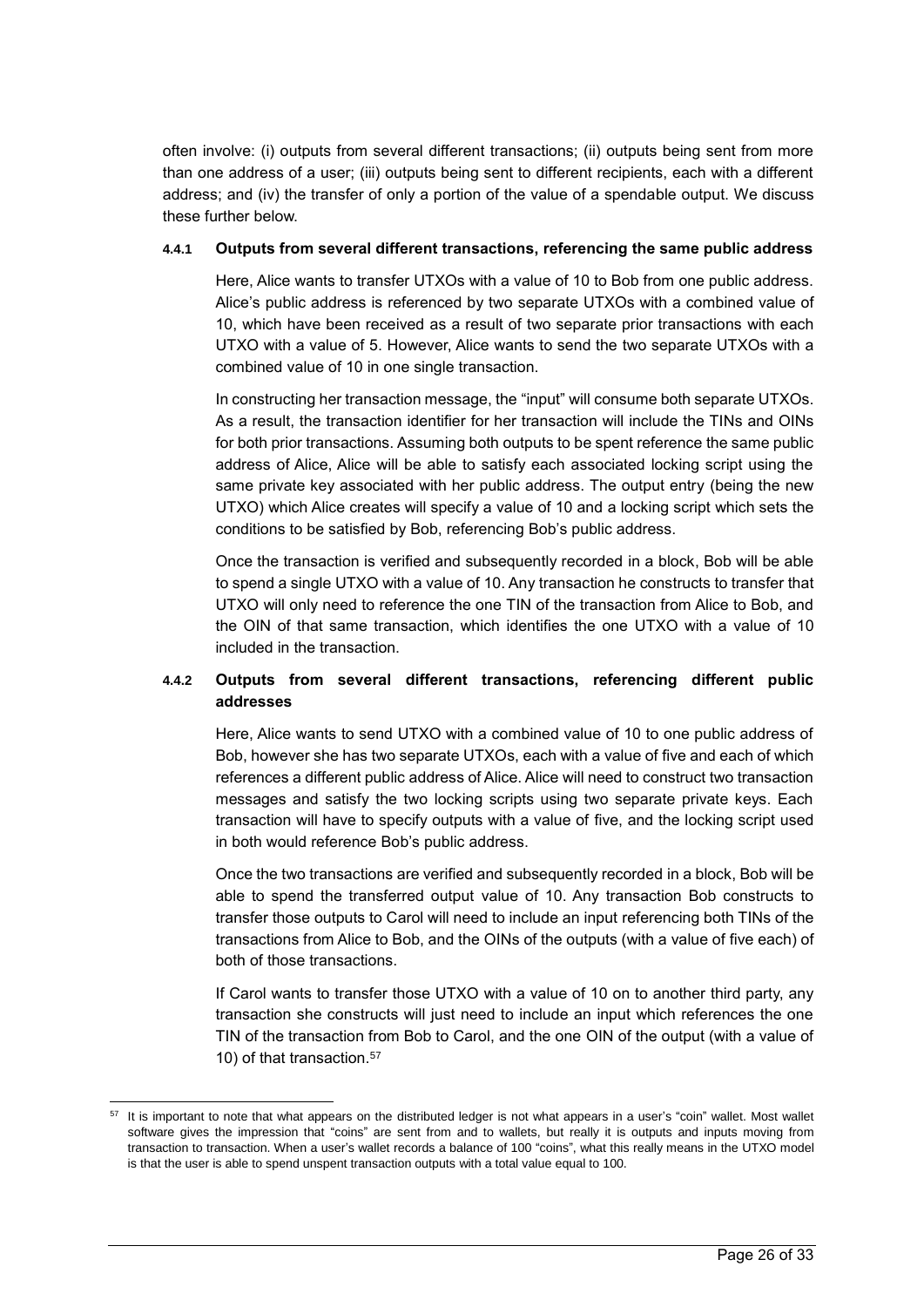#### **4.4.3 Outputs from one transaction, only a portion of which is transferred**

Here, Alice wants to send UTXO with a value of five to Bob. However, Alice has a single UTXO with a value of 10 (which was transferred to her as a single UTXO (with a value of 10) in one transaction and references one of Alice's public addresses). In the UTXO model, when a user transfers the unspent value from their address, every unspent output at that address which was received in the same transaction has to be retrieved, the amount to be transferred deducted, and then the remaining balance returned to a "change" address (i.e. a new address) of the transferor. $^{58}$   $^{59}$  The reasoning behind this is that each output from one transaction can only ever be referenced once by an input of a subsequent transaction. The return of the change balance to a "change" address is facilitated by the construction of another transaction which makes those excess outputs available for the transferor to spend using their private key.<sup>60</sup>

The process has been summarised as follows:

*If a user wants to send a transaction sending X coins to a particular address, it may sometimes be the case that some subset of their UTXOs has a combined denomination of exactly X, in which case they can create a transaction that consumes those UTXOs and creates a new UTXO of value X owned by the destination address. When no such perfect match is possible, the user must include input UTXOs with a combined denomination greater than X, and add a second destination UTXO called a "change output" that assigns the excess coins to an address controlled by themselves.<sup>61</sup>*

Consequently, in order to effect the transfer described above, Alice must construct a transaction which consumes the entire UTXO with a value of 10, split between two separate outputs with two separate locking scripts on the outputs, each with an associated value of five. One locking script will be satisfiable by Bob's private key, and the other by Alice using her private key. The "change" address does not have to be the same address as that of the input (but it is likely to be).<sup>62</sup>

#### **4.4.4 Outputs from one transaction, transferred to two different public addresses**

This is essentially the same logic as that outlined in paragraph 4.4.3 of this Annex above, except that the two locking scripts will reference the two public addresses of the transferees, rather than one referencing Alice's "change" address.

#### **4.4.5 Mixing outputs**

l

In certain implementations, where a transaction makes a value available for a transferee to spend which is a combination of two separate outputs, once the transferee transfers

<sup>&</sup>lt;sup>58</sup> With a portion of the transferred output going to miners in the form of unspent outputs (i.e. a "transaction fee").

<sup>59</sup> The Bitcoin Whitepaper summarises this process as follows: "*Although it would be possible to handle coins individually, it*  would be unwieldy to make a separate transaction for every cent in a transfer. To allow value to be split and combined, *transactions contain multiple inputs and outputs. Normally, there will be either a single input from a larger previous transaction or multiple inputs combining smaller amounts, and at most two outputs: one for the payment, and one returning the change, if any, back to the sender*." See[: https://bitcoin.org/bitcoin.pdf](https://bitcoin.org/bitcoin.pdf) (Accessed May 2019), p.5.

<sup>60</sup> See:<https://hackernoon.com/why-ethereum-when-we-already-have-bitcoins-blockchain-3359eb7e087e> (Accessed May 2019).

<sup>61</sup> See:<https://medium.com/@ConsenSys/thoughts-on-utxo-by-vitalik-buterin-2bb782c67e53> (Accessed May 2019).

 $62$  Most wallet software will usually use the same address as that of the input automatically.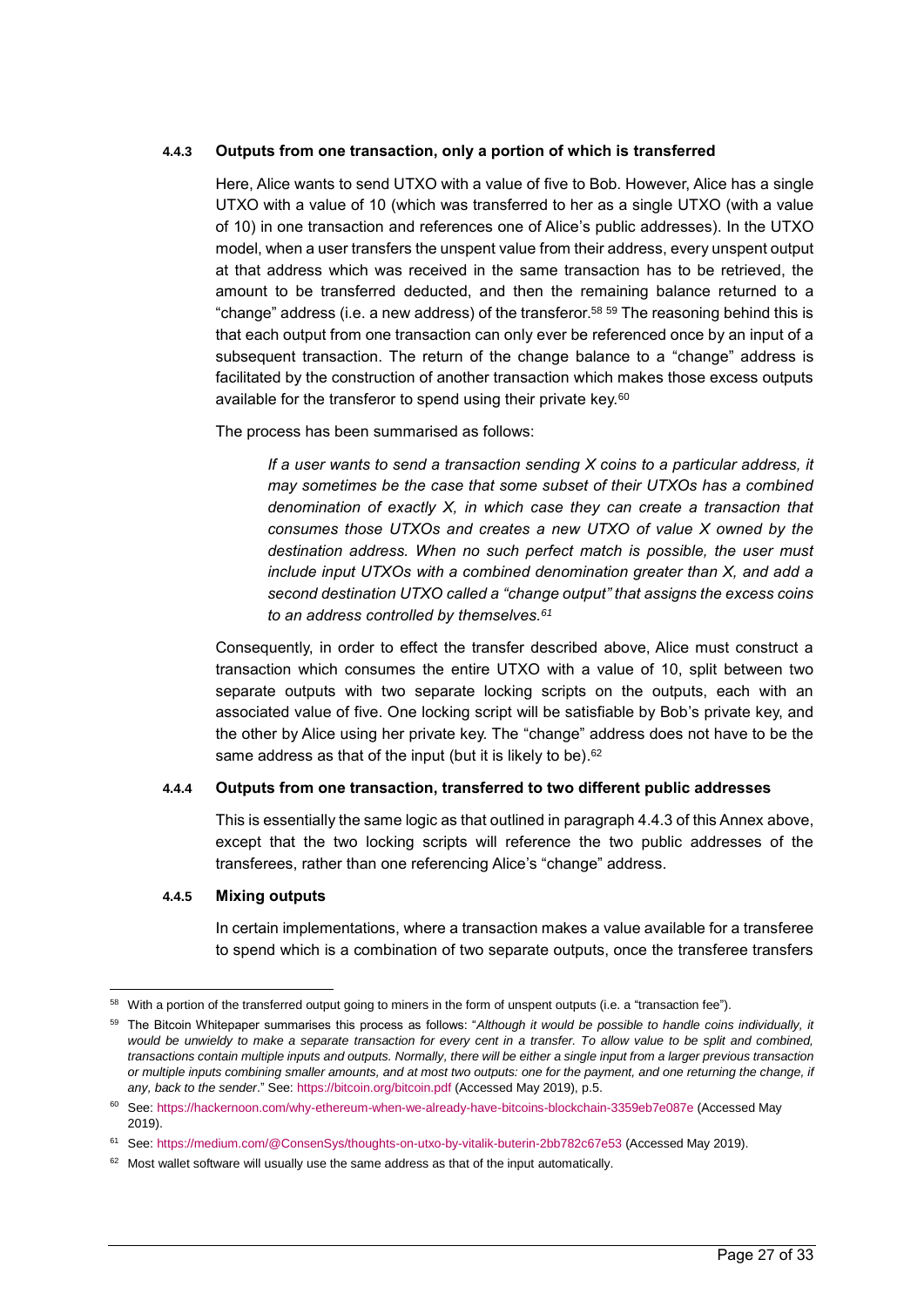that value to another user by referencing those outputs within an input and creating one combined output, it is likely to be impossible to determine which original transaction any subset of that transferred value originated from. However, we note that this may vary between implementations.

#### **4.5 How do "new UTXOs"** <sup>63</sup> **come into existence?**

As discussed in paragraph 2.4.1 of Annex 2 (*Overview and key features of DLT*), the circumstances in which new digital records (and, in the context of the UTXO model, new UTXOs) come into existence vary extensively between different implementations.

In every case, however, the introduction of value requires a transaction which includes a combination of "inputs" and "outputs", similar to any other UTXO transaction. What distinguishes this type of transaction from any other type is that it does not "consume" UTXO as inputs. Rather, it has only one input, and this input will not contain a reference to a prior output. This first transaction will, however, have an output (although only one), which will identify the recipient's public address in the locking script (meaning only the owner of the private key associated with that address is able to spend the value).

#### **5 Cryptoassets (or distributed records) in the Account-Based model**

In the case of certain cryptoassets, what is really being referred to is the "balance" or "value" recorded within an "account" that is available to whoever knows the private key associated with that account to "spend" by constructing a transaction message. Again, we draw on the explanations provided in Annex 2 (*Overview and key features of DLT*) and elaborate on them in the context of cryptoassets in the Account-Based model.

#### **5.1 How are cryptoassets in the Account-Based model represented?**

Much of the general description provided above in relation to UTXOs applies equally with respect to cryptoassets in the context of the Account-Based model. Like UTXOs, Account-Based cryptoassets are represented by a string of data, manifested as a readable sequence of characters.

Account-based distributed digital records are also generally generated by a transaction on the system, however, the data string which represents those cryptoassets (i.e. the data string recorded on the distributed ledger) is a data string that represents the entire balance of a user's account. This differs from the UTXO model, where the data string representing UTXO recorded on the distributed ledger only appears within a set of transaction data. This distinction goes to the heart of the difference between the UTXO model and the Account-Based model, which we discussed in paragraph 2.3.2 of Annex 2 (*Overview and key features of DLT*).

#### **5.2 Transactions**

l

Many of the core components required for constructing and effecting transactions are similar as between the Account-Based model and the UTXO model. However, there are two key differences as compared with the UTXO model:

 $63$  As discussed in paragraph 4.1 of this Annex above, strictly speaking, each transaction in a UTXO system generates a new UTXO, as the string of data representing each transaction output is unique even if its associated value remains the same. We refer to paragraph 2.4 of Annex 2 (*Overview and key features of DLT*) and, in particular, footnote 29, where we draw this distinction.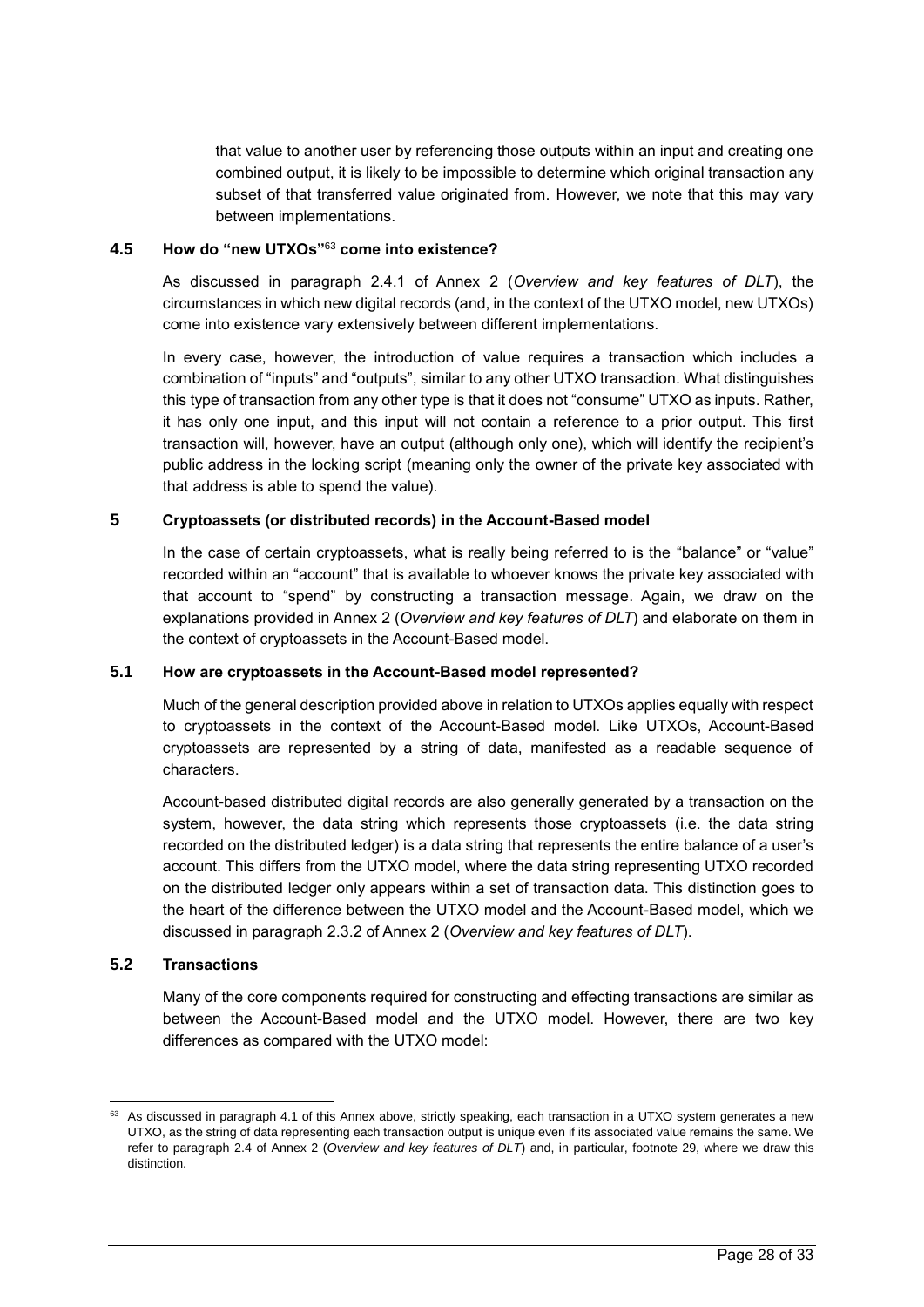#### **5.2.1 Transactions in Account-Based models do not rely on "unspent transaction outputs".**

Nothing within the transaction message is required to reference any prior inputs, outputs or other prior transaction data in order to be valid. Essentially, all that is required for the transaction to be verified as valid by validator nodes is: (i) for the balance of the sending account to be sufficient to cover the balance being transferred; and (ii) for the signature to be valid. If both are valid, the sending account is debited and the receiving account is credited with the value. 64 65

One consequence of this is that, once the transferred value/balance is recorded to the recipient account's address, that value/balance will be indistinguishable from any other value/balance within the same account. Any subset of that value/balance can be spent using the cryptographic signature.

Equally, in contrast with the UTXO model, there is no "change address" in the Account-Based context either. This is a natural consequence of the fact that a transaction does not need to consume outputs as inputs in order to be valid.

#### **5.2.2 A transaction which is recorded in a successfully-mined block leads to the balance of an account recorded on the distributed ledger being updated.**

When a transaction is validated and included in a block, the distributed ledger will record a state change, adding the value that has been transferred to the balance of the transferee account address, and debiting the balance of the transferor's address. It is when that value has been updated within the transferee's account that it becomes available to be spent by whoever knows the associated private key. This contrasts with the UTXO model, where it is the point at which the relevant transaction is recorded on the distributed ledger that the associated UTXO becomes available to spend.

#### **5.3 How do cryptoassets in the Account-Based model come into existence?**

As with the UTXO model, distributed records representing a new value in an Account-Based model come into existence in a variety of ways. In contrast to the UTXO model, however, no input is required in order for the transaction creating a new value to be validated.

l <sup>64</sup> See: [https://h2o.law.harvard.edu/text\\_blocks/30595](https://h2o.law.harvard.edu/text_blocks/30595) (Accessed May 2019).

<sup>&</sup>lt;sup>65</sup> One additional feature in many Account-Based models which is designed to protect against "double-spend" is for validator nodes to check the "account nonce" of any sending participant. In most Account-Based systems, for each new transaction constructed by the accountholder and recorded on the distributed ledger, a change in the account nonce will also be recorded on the distributed ledger as part of the account record. Where two transactions reference the same account nonce, this may mean that a user is attempting to spend the same data twice and validating nodes may reject the proposed transaction.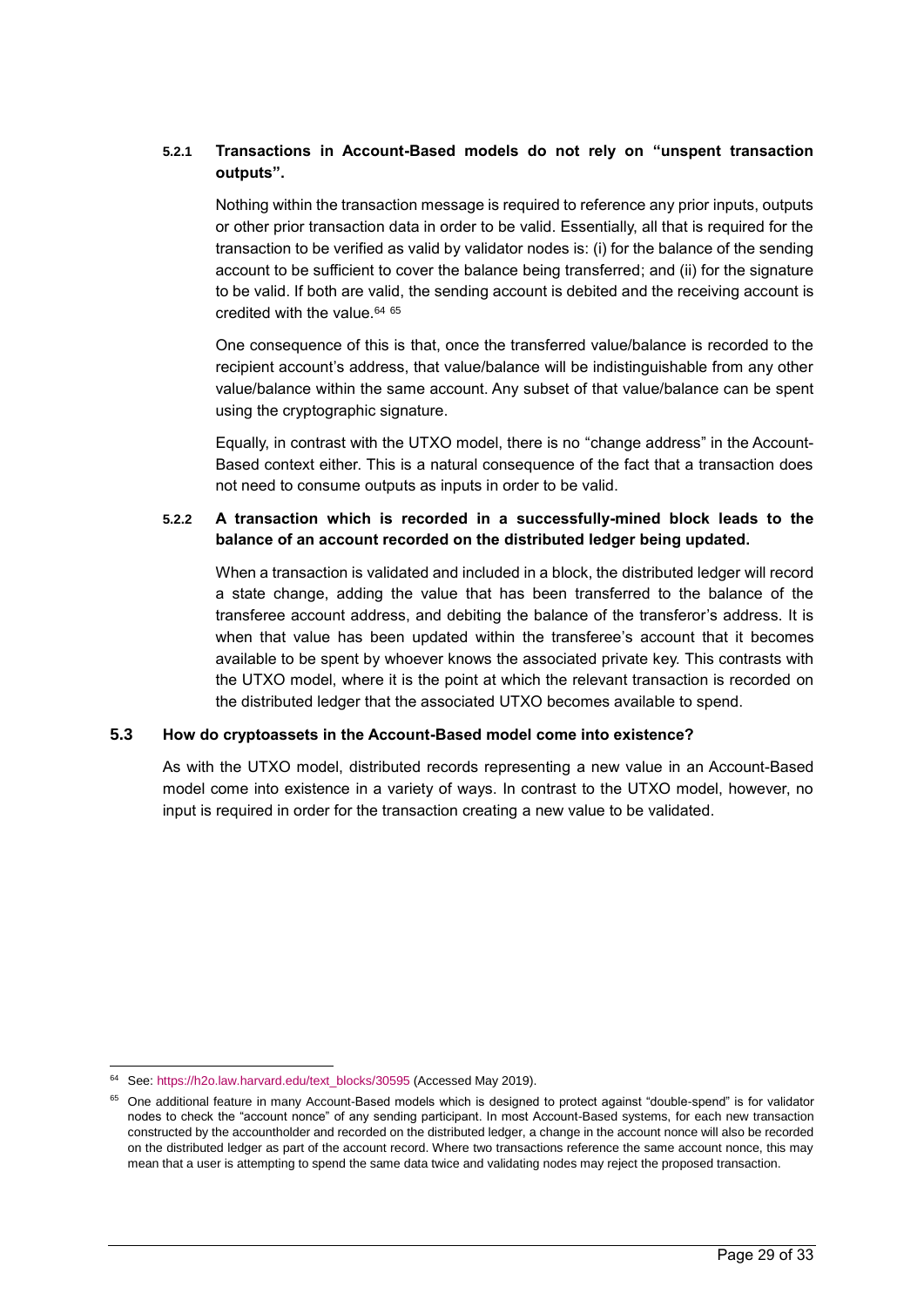# <span id="page-29-0"></span>**Annex 4 Smart contracts**

#### **1 Introduction**

This Annex outlines at a high level the key elements of smart contracts, smart "legal" contracts and the overlap and interaction of these concepts with DLT.

#### **2 What is a smart contract?**

There is no single definition of a smart contract, with the term encompassing several different concepts. Developers and computer scientists would tend to use the term to describe computer code which, once initiated, will automatically execute certain tasks once pre-defined conditions are met, and the execution of which cannot be halted unless this possibility is contemplated by the relevant parties and embedded within the relevant computer code.<sup>66</sup>

In the context of DLT,<sup>67</sup> a smart contract is a computer code which runs on the nodes participating in the DLT network in order to execute a transaction or operation<sup>68</sup> that will (assuming the transaction/operation satisfies the relevant system rules and achieves the required consensus) result in a change that is recorded on the distributed ledger.

In the sense used in this paper, a smart contract refers to computer code that executes on the satisfaction of certain conditions. As discussed below in paragraph 5 of this Annex, a smart contract may or may not be, or be part of, a smart legal contract.

#### **3 Smart contracts and DLT**

l

Distributed ledger technology is often seen as a component part of a smart contract platform. It is, of course, possible to facilitate smart contracts without distributed ledger technology. Prior to the advent of DLT (and indeed now), parties were able to program computers to automatically execute a payment (for example) upon the satisfaction of pre-defined conditions.<sup>69</sup> This would, however, generally have required both parties to have programmed their own computers, and to run separate instances of the program on their system, creating the risk that the separate implementations of the code do not match, unless a single, trusted entity is selected to run the code for both parties. 70

The key benefit of DLT, however, is that it resolves the need for a single trusted entity to run that code as opposed to being run across mutually "distrusting" entities. The "distributed" nature of DLT allows the relevant code to be embedded in the distributed ledger, meaning that there can be no dispute about what the code is (although not necessarily what the intended legal effect, if any, of the code should be) that the parties have agreed to and there is no separate

<sup>&</sup>lt;sup>66</sup> Vitalik Buterin has referred to smart contracts in this sense as "persistent scripts", which is a helpful term in that it does not necessarily conclude as to the legal status of that computer code.

<sup>&</sup>lt;sup>67</sup> Although we primarily discuss smart contracts in the context of DLT, we note that smart contracts can be instantiated wholly on a distributed ledger-based model, partially, or may not be instantiated on a distributed ledger at all.

<sup>&</sup>lt;sup>68</sup> Note that we do not refer here to "message calls", i.e. lookups in smart contracts. Such lookups are not included in a block. Each interaction with a smart contract will either be a message call (where no "state change" results, if the relevant system is Account-Based) or a transaction (where a "state change" results, if the relevant system is Account-Based).

<sup>69</sup> ISDA Whitepaper: "Smart Contracts and Distributed Ledger – A Legal Perspective", p.8. See: <https://www.isda.org/a/6EKDE/smart-contracts-and-distributed-ledger-a-legal-perspective.pdf> (Accessed May 2019).

 $70$  ISDA Whitepaper: "Smart Contracts and Distributed Ledger  $-$  A Legal Perspective", p.8. See: <https://www.isda.org/a/6EKDE/smart-contracts-and-distributed-ledger-a-legal-perspective.pdf> (Accessed May 2019).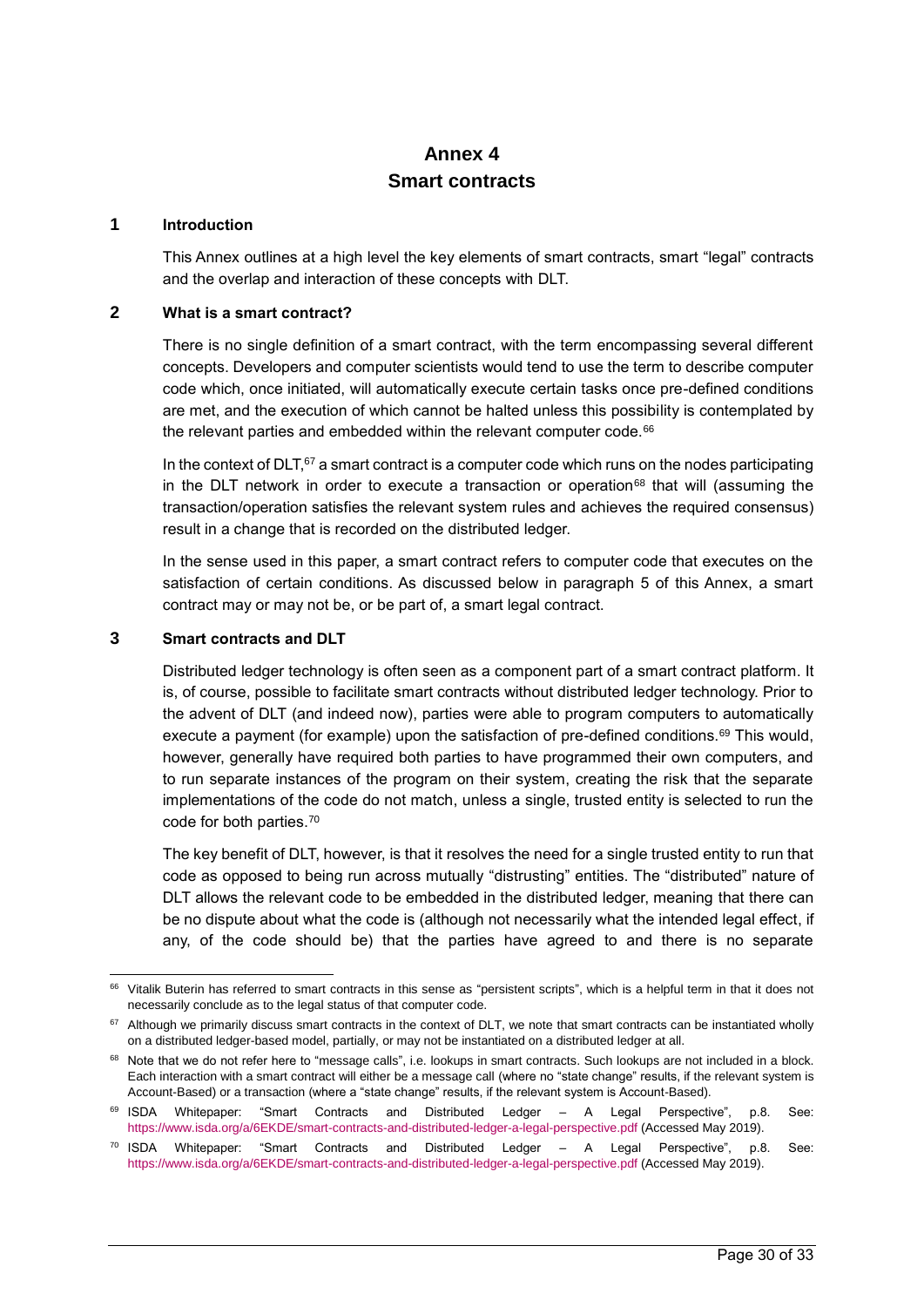implementation. Tying this back to the description of DLT we provided in Annex 2 (*Overview and key features of DLT*), the reason for this is that the "terms" of the contract, comprising code, would be recorded on the distributed ledger. Once each block is validated according to the relevant consensus method, the security benefits of the technology (as described above) will apply to it. As such, there will only ever be one agreed version of the code constituting the smart contract embedded on the ledger.

#### **4 Smart contracts and DLT: how it works in practice**

In the context of many DLT implementations, what is meant by "smart contract code" is scripting language that is capable of running on a "distributed virtual machine" or other runtime environment, such as a "container".<sup>71</sup> In essence, a distributed virtual machine is a computer of which nodes on the DLT network run a local copy. Smart contract code will likely be written in high-level code (e.g. JavaScript<sup>72</sup> or Solidity<sup>73</sup>) or in a domain-specific language.<sup>74</sup> Depending upon the implementation, in order for the code to run and effect a change on the associated distributed ledger, it often has to be converted/compiled into bytecode to execute on the distributed virtual machine runtime.

The process by which this code is recorded on the relevant blockchain is similar to the process outlined in Annex 3 (*Cryptoassets*) in relation to transfers of value between participants. The code will need to be included within a transaction, and that transaction will have to be recorded on the distributed ledger. In an Account-Based model, any embedded smart contract function can be run by submitting a calling transaction to the contract's address, which causes the distributed virtual machine to run the contract code with the transaction as its input.

#### **5 Smart legal contracts**

The concept of a "smart contract" is a broader concept than a "smart legal contract". A smart contract may or may not have legal ramifications as it is merely computer code, whereas a "smart legal contract" refers to a smart contract that either is, or is part of, a binding legal contract. Whether English law recognises such a thing as a smart legal contract in this sense will be addressed in the Legal Statement. In any given case, this is likely to involve the application of established tests under English law for determining whether a binding legal contract arises. The concepts of offer, acceptance and consideration are likely to be relevant in this context.

#### **6 Models of smart legal contracts**

There are a variety of potential smart legal contract implementations. However, the three implementations that are often referred to are:

- (i) the "**Solely Code Model**", i.e. code standing by itself (i.e. without being housed within any form of natural language contractual architecture);
- (ii) the "**Internal Model**", i.e. a contract written in a document comprising natural language and code; and

l  $71$  A container is software that packages up code so that an application can run quickly and reliably from one computing environment to another. See[: https://www.docker.com/resources/what-container](https://www.docker.com/resources/what-container) (Accessed May 2019).

<sup>72</sup> Which is used in Hyperledger Fabric. See:<https://www.hyperledger.org/projects/fabric> (Accessed May 2019).

<sup>&</sup>lt;sup>73</sup> Being one of Ethereum's high-level coding languages.

<sup>74</sup> For example, the "Ergo" domain-specific coding language (see further here:<https://docs.accordproject.org/docs/ergo.html> (Accessed May 2019)) or the "Digital Asset Modelling Language" (see further here:<https://daml.com/> (Accessed May 2019)).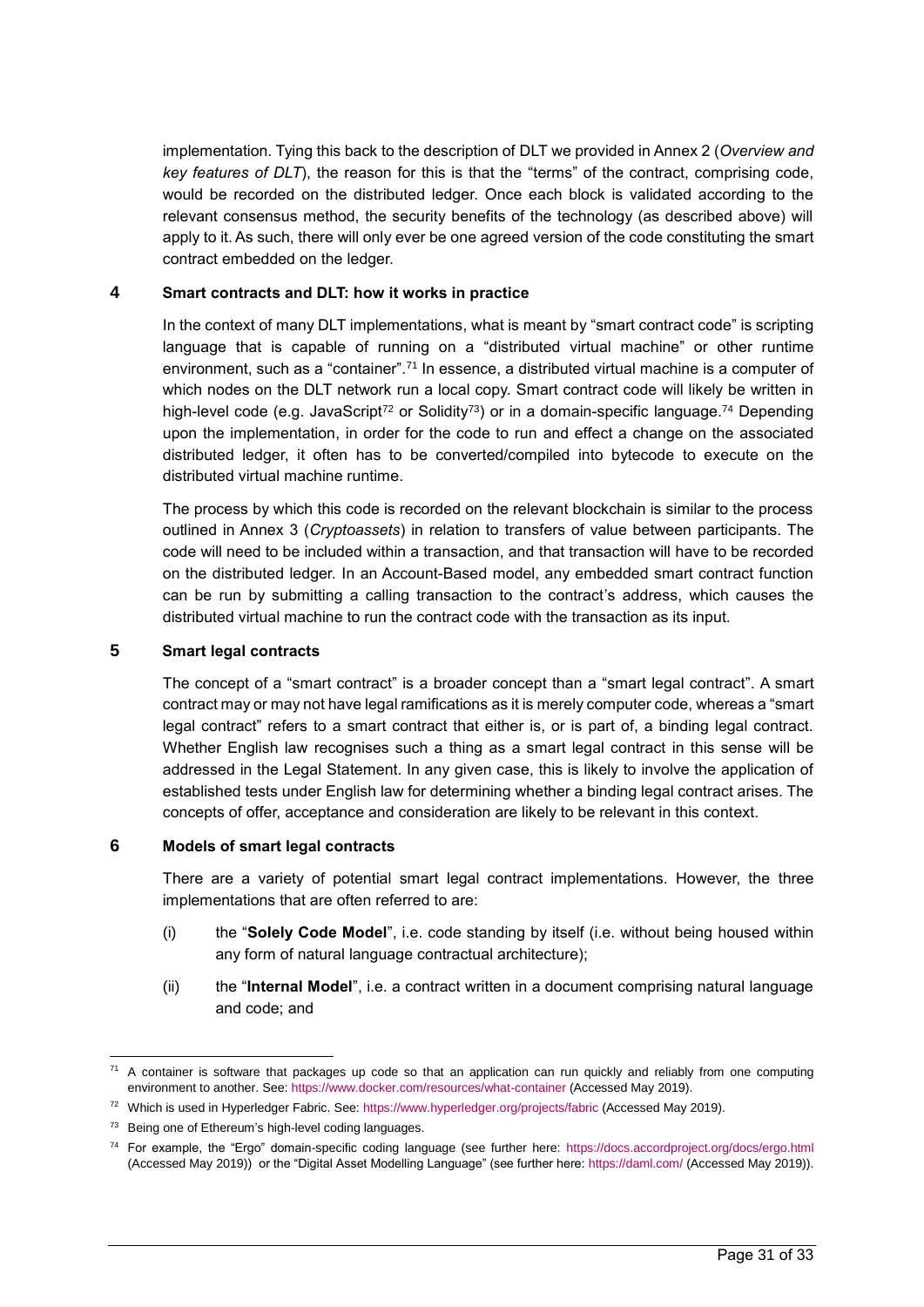(iii) the "**External Model**", i.e. a contract entirely in natural language but including agreement for certain aspects of the contract to be performed using a program designed for this purpose.<sup>75</sup>

We discuss these different implementations in greater detail below.

#### **6.1 "Solely Code"**

This form of smart legal contract implementation is often referred to as "contract *as* code". There is some debate as to whether the "Solely Code Model" is capable of existing apart from the "Internal Model", i.e. whether a "Solely Code" smart legal contract must always be part of a broader agreement between two parties. Setting that to one side, if we assume that the parties had exchanged versions of a piece of code, agreed to how it is written and offered consideration to each other for recording the code on the relevant distributed ledger, $^{76}$  all other aspects of the arrangement between the parties would take place on the relevant DLT network.

The "contract" would be expressed in high-level code written in a computing language which is supported by each distributed virtual machine run by a node on the DLT network. This high-level code would then be compiled/converted into binary code so that it is capable of being executed by such node. Where the effect of the high-level code is such that, when the code runs, it executes a transfer or payment between the parties, that action would run on the distributed virtual machine and subsequently be recorded as a transaction on the distributed ledger.

#### **6.2 Internal Model**

This form of smart legal contract implementation is essentially a case of "contract *containing* code". This model would be achieved by taking the same computing code discussed in paragraph 6.1 of this Annex above and housing it within a broader natural language contractual architecture (e.g. a 2002 ISDA Master Agreement) executed by the parties. The parties would look to agree within the natural language contract that the operative aspects of the contract they are entering into are to be performed as set out in the computer code. The code would then need to be recorded on the relevant distributed ledger, which (as outlined above) would require one of the parties to initiate a contract creation transaction and have that transaction (along with the associated code) recorded on the distributed ledger. All performance and execution of the code so recorded would then take place on the DLT network as outlined in paragraph 6.1 of this Annex above.

This will typically be implemented in two main ways:

(i) a natural language document with a provision (or series of provisions) expressed solely in code, with no natural language expression or representation of that provision; only the machine-readable representation; and

l See the ISDA Whitepaper: "Smart Contracts and Distributed Ledger – A Legal Perspective" for further details on the distinctions. The paper is accessible here: [https://www.isda.org/a/6EKDE/smart-contracts-and-distributed-ledger-a-legal](https://www.isda.org/a/6EKDE/smart-contracts-and-distributed-ledger-a-legal-perspective.pdf)[perspective.pdf](https://www.isda.org/a/6EKDE/smart-contracts-and-distributed-ledger-a-legal-perspective.pdf) (Accessed May 2019).

 $76$  Certain smart contracting languages (e.g. Digital Asset Modelling Language) require smart contracts to be signed by the obligor party in order to be valid as a prerequisite for execution. The offeror of a transaction must present the offer to the offeree for the offeree's acceptance, rejection or counteroffer. Counteroffers are presented back to the offeror for acceptance, rejection, or another counteroffer. If there are more than two parties to a transaction, the offer is presented to all participants in the same manner. Only when all participants have accepted the offer and have digitally signed the smart contract with their cryptographic signatures, or private keys, is the smart contract valid and ready for execution. See further here:<https://daml.com/> (Accessed May 2019); and "The only valid smart contract is a voluntary one—easier said than done" [https://medium.com/daml-driven/the](https://medium.com/daml-driven/the-only-valid-smart-contract-is-a-voluntary-one-easier-said-than-done-726df37c04c)[only-valid-smart-contract-is-a-voluntary-one-easier-said-than-done-726df37c04c](https://medium.com/daml-driven/the-only-valid-smart-contract-is-a-voluntary-one-easier-said-than-done-726df37c04c) (Accessed May 2019).